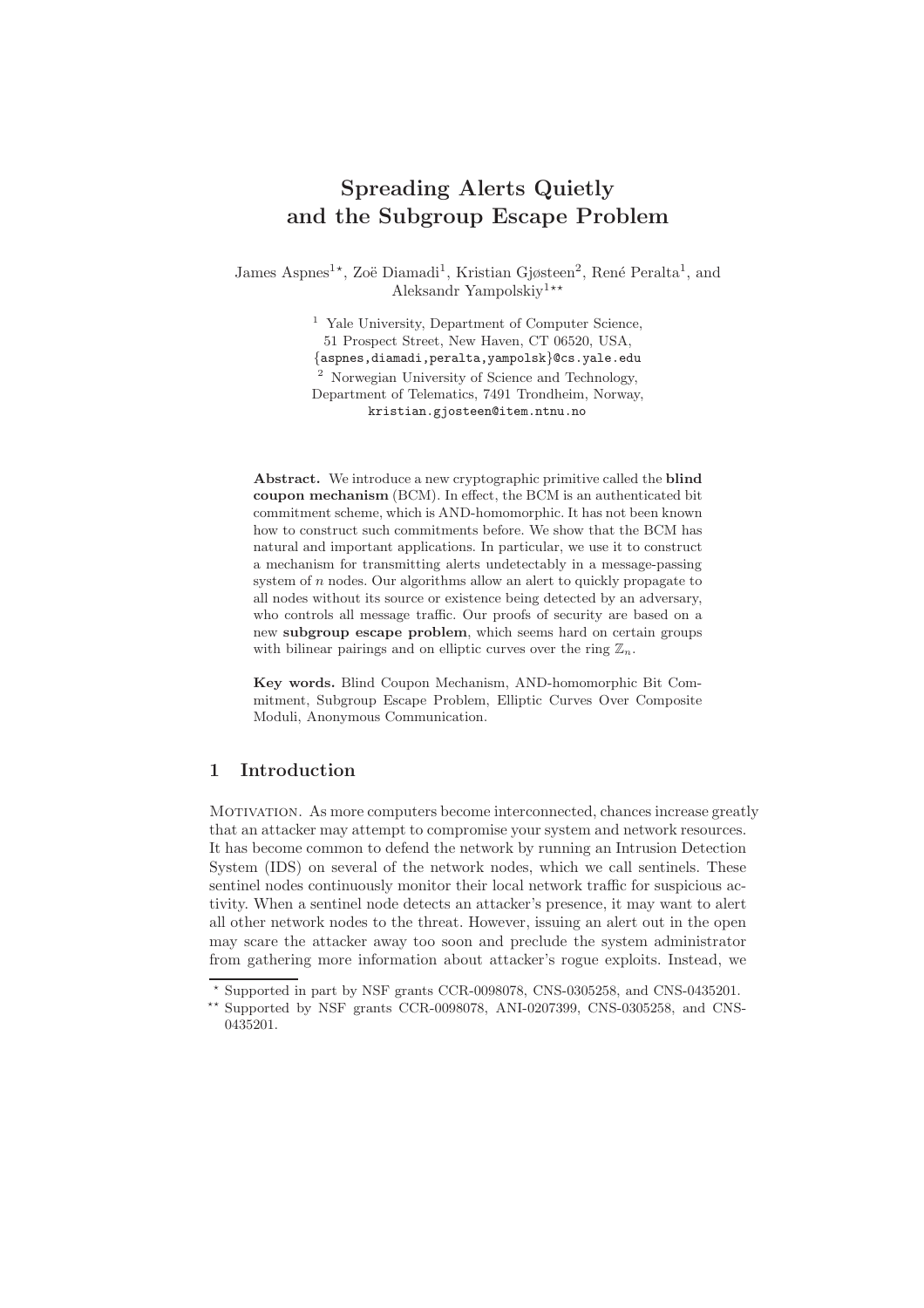

Fig. 1. Abstract group structure used in our BCM construction.

would like to propagate the alert without revealing the ids of the sentinel nodes or the fact that the alert is being spread.

We consider a powerful (yet computationally bounded) attacker who observes all message traffic and is capable of reading, replacing, and delaying circulating messages. Our work provides a cryptographic mechanism that allows an alert to spread through a population of processes at the full speed of an epidemic, while remaining undetectable to the attacker. As the alert percolates across the network, all nodes unwittingly come to possess the signal, making it especially difficult to identify the originator even if the secret key is compromised and the attacker can inspect the nodes' final states.

A New Tool: A Blind Coupon Mechanism. The core of our algorithms is a new cryptographic primitive called a blind coupon mechanism (BCM). The BCM is related, yet quite different, from the notion of commitment. It consists of a set  $D_{SK}$  of dummy coupons and a set  $S_{SK}$  of signal coupons ( $D_{SK} \cap$  $S_{SK} = \emptyset$ . The owner of the secret key SK can efficiently sample these sets and distinguish between their elements. We call the set of dummy and signal coupons,  $D_{SK} \cup S_{SK}$ , the set of **valid** coupons.

The BCM comes equipped with a **verification algorithm**  $V_{PK}(x)$  that checks if x is indeed a valid coupon. There is also a probabilistic **combining** algorithm  $\mathcal{C}_{PK}(x, y)$ , that takes as input two valid coupons x, y and outputs a new coupon which is, with high probability, a signal coupon if and only if at least one of the inputs is a signal coupon. As suggested by the notation, both algorithms can be computed by anyone who has access to the public key  $PK$  of the blind coupon mechanism.

We regard the BCM secure if an observer who lacks the secret key  $SK$  (a) cannot distinguish between dummy and signal coupons (indistinguishability); (b) cannot engineer a new signal coupon unless he is given another signal coupon as input ( $unforgeability$ ); and (c) cannot distinguish randomly chosen coupons from coupons produced by the combining algorithm (blinding).

Our Main Construction. Our BCM construction uses an abstract group structure  $(U, G, D)$ . Here, U is a finite set,  $G \subseteq U$  is a cyclic group, and D is a subgroup of  $G$ . The elements of  $D$  will represent dummy coupons and the elements of  $G \setminus D$  will be signal coupons (see also Figure 1). The combining operation will simply be a group operation. To make verification possible, there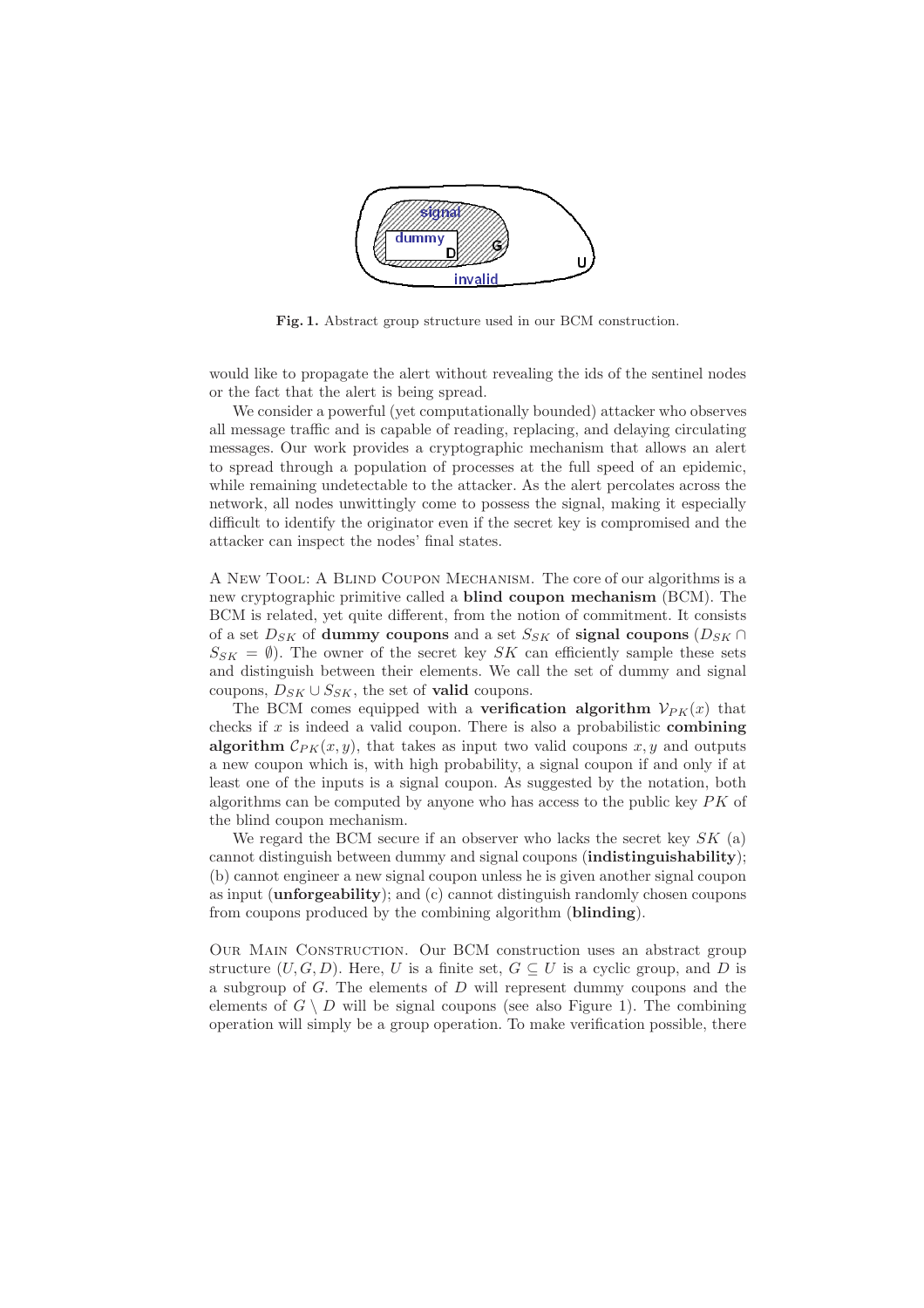will need to be an easy way to distinguish elements of  $G$  (valid coupons) from elements of  $U \setminus G$  (invalid coupons).

In order for the BCM to be secure, the following two problems must be hard on this group structure:

- **Subgroup Membership Problem:** Given generators for  $G$  and  $D$  and an element  $y \in G$ , decide whether  $y \in D$  or  $y \in G \setminus D$ .
- **Subgroup Escape Problem:** Given a generator for  $D$  (but not  $G$ ), find an element of  $G \setminus D$ .

The subgroup membership problem has appeared in many different forms in the literature [11, 16, 18, 28, 29, 31, 33]. The subgroup escape problem has not been studied before. To provide more confidence in its validity, we later analyze it in the generic group model.

Notice that the task of distinguishing a signal coupon from a dummy coupon (indistinguishability) and the task of forging a signal coupon (unforgeability) are essentially the subgroup membership and subgroup escape problems. The challenge thus becomes to find a concrete group structure  $(U, G, D)$  for which the subgroup membership and the subgroup escape problems are hard.

We provide two instantiations of the group structure: one using groups with bilinear pairings, and one using elliptic curves over composite moduli.

WHY IS A BCM USEFUL? The BCM can potentially be useful in various applications. If signal coupons are used to encode a "1" and dummy coupons a "0", then a BCM can be viewed as an OR-homomorphic bit commitment scheme. The BCM is indeed hiding because dummy and signal coupons appear the same to an outside observer. It is also binding because the sets of dummy and signal coupons are disjoint. In addition, the BCM's verification function ensures the commitment is authenticated. By switching signal coupons to encode a "0" and dummy coupons to encode a "1", we get an AND-homomorphic bit commitment. As far as we know, it has not been known how to construct such commitments before. The BCM thus provides a missing link in protocol design. Using BCM together with techniques of Brassard et al. [7], we can obtain short non-interactive proofs of circuit satisfiability, whose length is linear in the number of AND gates in the circuit. Other potential uses include i-voting (voting over the Internet) [10].

SPREADING ALERTS WITH THE BCM. Returning to our original motivation, we demonstrate how a BCM can be used to propagate alerts quickly and quietly throughout the network. During the initial network setup, the network administrator generates the BCM's public and secret keys. He then distributes signal coupons to sentinel nodes. All other nodes receive dummy coupons. In our mechanism, nodes continuously transmit either dummy or signal coupons with all nodes initially transmitting dummy coupons. Sentinel nodes switch to sending signal coupons when they detect the attacker's presence. The BCM's combining algorithm allows dummy and signal coupons to be combined so that a node can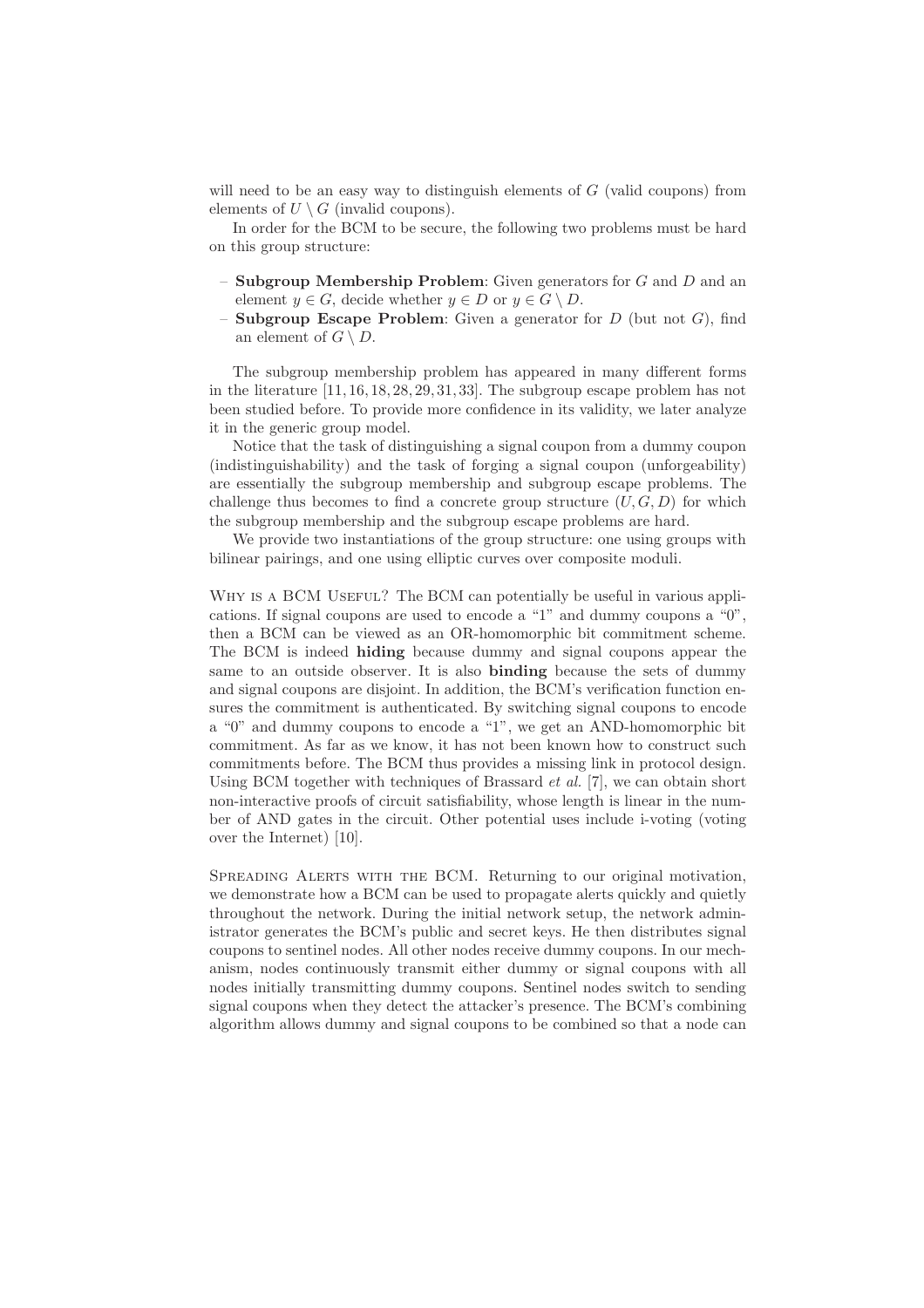propagate signal coupons without having to know that it has received any, and so that an attacker (who can observe all message traffic) cannot detect where or when signals are being transmitted within the stream of dummy messages.

In addition, the BCM's verification algorithm defends against Byzantine nodes [25]: While Byzantine nodes can replay old dummy messages instead of relaying signals, they cannot flood the network with invalid coupons, thereby preventing an alert from spreading; at worst, they can only act like crashed nodes.

We prove that if the underlying BCM is secure, then the attacker cannot distinguish between executions where an alert was sent and executions where no alert was sent. The time to spread the alert to all nodes will be determined by the communications model and alert propagation strategy. At any point in time, the network administrator can sample the state of some network node and check if it possesses a signal coupon.

PAPER ORGANIZATION. The rest of the paper is organized as follows. We begin with a discussion of related work in Section 2. In Section 3, we formally define the notion of a blind coupon mechanism and sketch an abstract group structure, which will allow us to implement it. Then in Section 4, we provide two concrete instantiations of this group structure using certain bilinear groups and elliptic curves over the ring  $\mathbb{Z}_n$ . In Section 5, we show how the BCM can be used to spread alerts quietly throughout a network. In Section 6, we analyze the hardness of the subgroup escape problem in the generic group model. Some of the proofs have been omitted due to space limitations; they can be found in the full version, available as a Yale CS technical report [3]. Conclusions and open problems appear in Section 7.

# 2 Related Work

Our motivating example of spreading alerts is related to the problem of anonymous communication. Below, we describe known mechanisms for anonymous communication, and contrast their properties with what can be obtained from the blind coupon mechanism. We then discuss literature on elliptic curves over a ring, which are used in our constructions.

### 2.1 Anonymous Communication

Two basic tools for anonymous message transmission are DC-nets ("diningcryptographers" nets) [9,19] and mix-nets [8]. These tools try to conceal who the message sender and recipient are from an adversary that can monitor all network traffic. While our algorithms likewise aim to hide who the signal's originators are, they are much less vulnerable to disruption by an active adversary that can delay or alter messages, and they can also hide the fact that a signal is being spread through the network.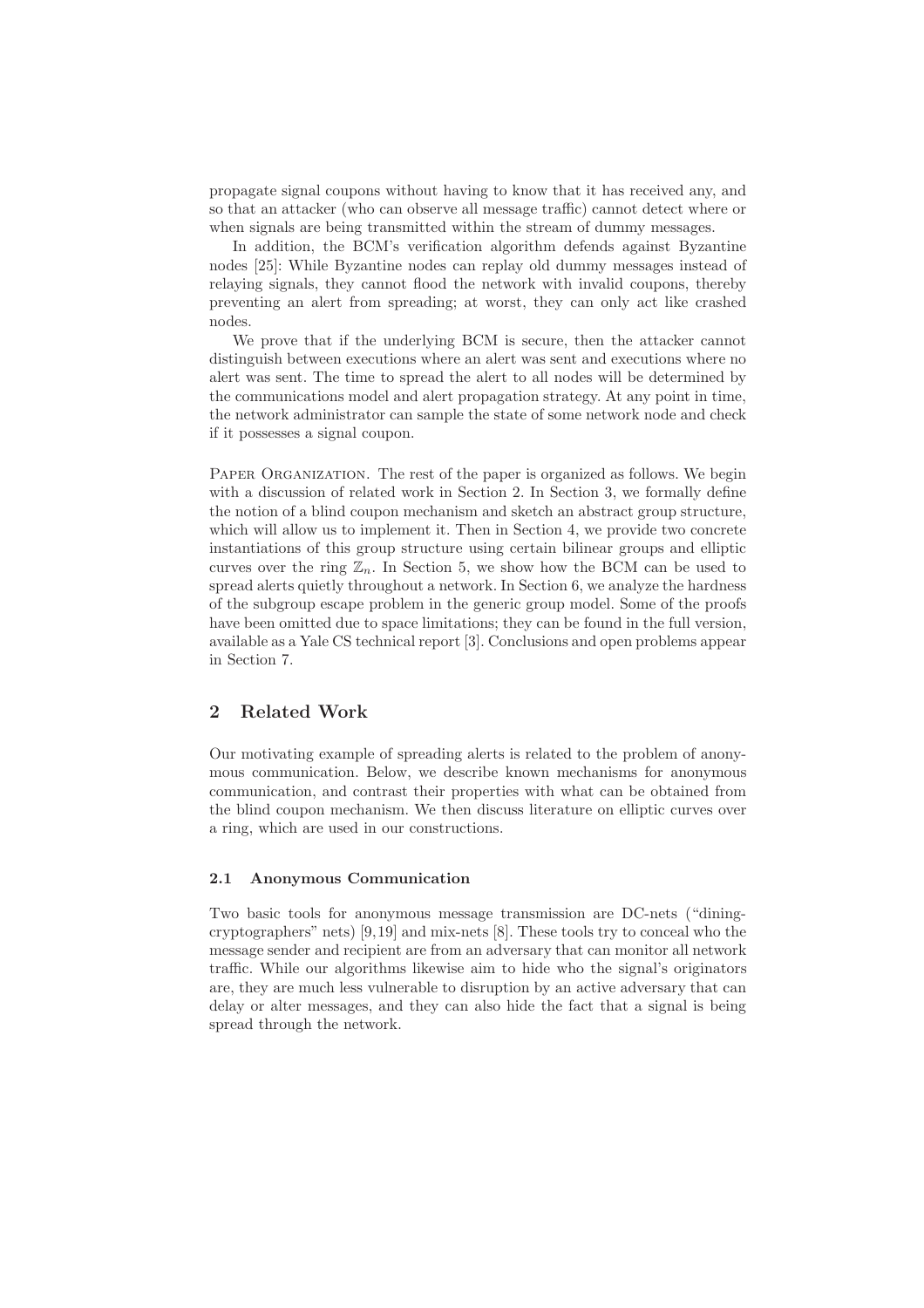DC-nets enable one participant to anonymously broadcast a message to others by applying a dining cryptographers protocol. A disadvantage of DC-nets for unstructured systems like peer-to-peer networks is that they require substantial setup and key management, and are vulnerable to jamming. In contrast, the initialization of our alert-spreading application involves distributing only a public key used for verification to non-sentinel nodes and requires only a single secret key shared between the sentinels and the receiver, jamming is prevented by the verification algorithm, and outsiders can participate in the alert-spreading (although they cannot initiate an alert), which further helps disguise the true source. As the signal percolates across the network, all nodes change to an alert state, further confounding the identification of an alert's primary source even if a secret key becomes compromised.

The problem of hiding the communication pattern in the network was first addressed by Chaum  $[8]$ , who introduced the concept of a  $\text{mix}$ , which shuffles messages and routes them, thereby confusing traffic analysis. This basic scheme was later extended in  $[39, 40]$ . A further refinement is a **mix-net**  $[1, 20, 21]$ , in which a message is routed through multiple trusted mix nodes, which try to hide correlation between incoming and outgoing messages. Our mechanism is more efficient and produces much stronger security while avoiding the need for trusted nodes; however, we can only send very small messages.

Beimel and Dolev's [4] proposed the concept of buses, which hide the message's route amidst dummy traffic. They assume a synchronous system and a passive adversary. In contrast, we assume both an asynchronous system and very powerful adversary, who in addition to monitoring the network traffic controls the timing and content of delivered messages.

## 2.2 Elliptic Curves over a Ring

One of our BCM constructions is based on elliptic curves over the ring  $\mathbb{Z}_n$ , where  $n = pq$  is a product of primes. Elliptic curves over  $\mathbb{Z}_n$  have been studied for nearly twenty years and are used, *inter alia*, in Lenstra's integer factoring algorithm [27] and the Goldwasser-Kilian primality testing algorithm [17]. Other works [13, 23, 31] exported some factoring-based cryptosystems (RSA [35], Rabin [34]) to the elliptic curve setting in hopes of avoiding some of the standard attacks. The security of our BCM relies on a special feature of the group of points on elliptic curves modulo a composite: It is difficult to find new elements of the group except by using the group operation on previously known elements. This problem has been noted many times in the literature, but was previously considered a nuisance rather than a cryptographic property. In particular, Lenstra [27] chose the curve and the point at the same time, while Demytko [13] used twists and x-coordinate only computations to compute on the curve without  $y$ -coordinates. To the best of our knowledge, this problem's potential use in cryptographic constructions was first noted in [15].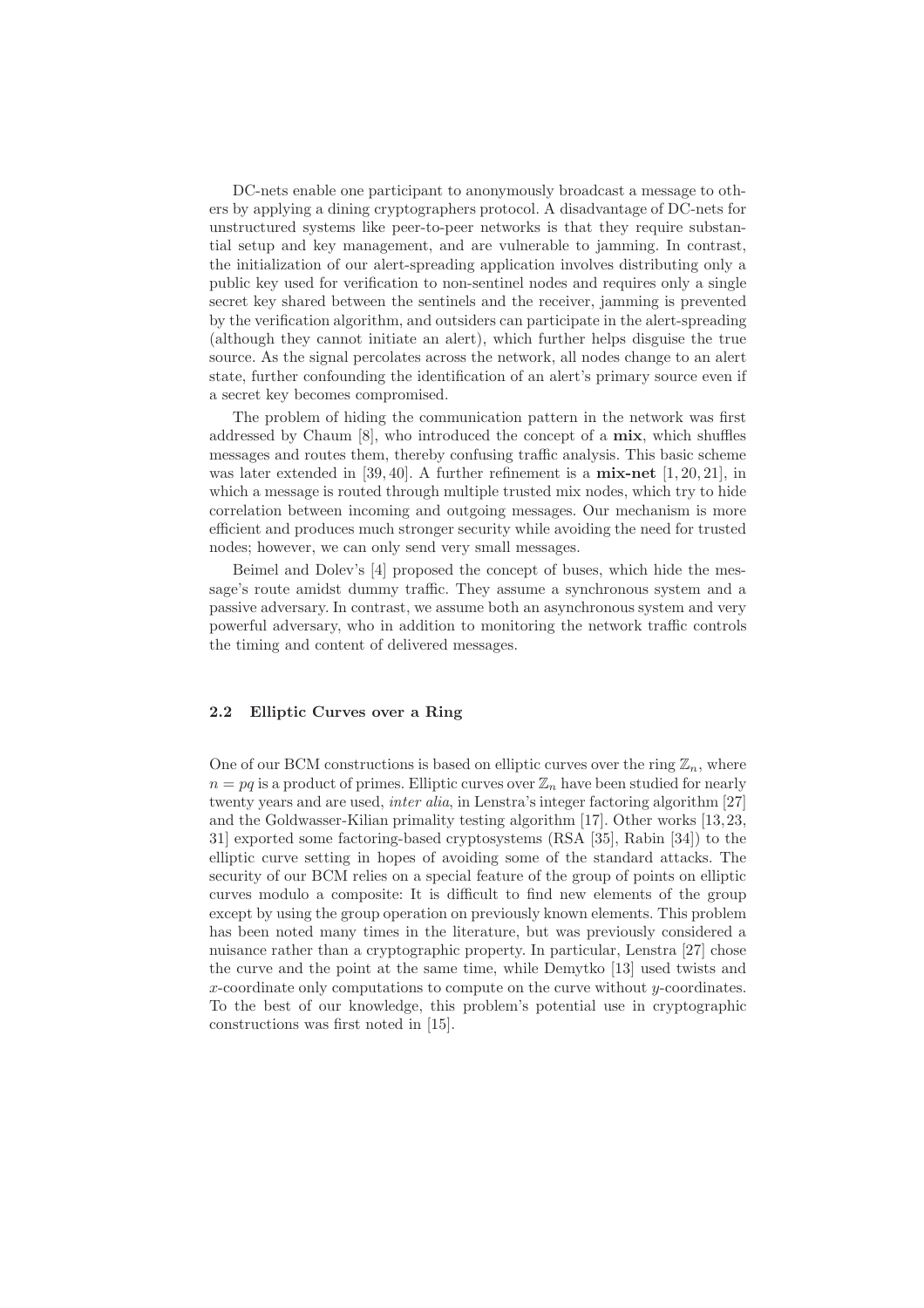#### 2.3 Epidemic Algorithms

Our alert mechanism belongs to the class of epidemic algorithms (also called gossip protocols) introduced in [12]. In these algorithms, each process chooses to partner processes with which to communicate randomly. The drawback of gossip protocols is the number of messages they send, which is in principle unbounded if there is no way for the participants to detect when all information has been fully distributed.

# 3 Blind Coupon Mechanism

The critical component of our algorithms that allows information to propagate undetectably among the processes is a cryptographic primitive called a blind coupon mechanism (BCM). In Section 3.1, we give a formal definition of the BCM and its security properties. In Section 3.2, we describe an abstract group structure that will allow us to construct the BCM.

#### 3.1 Definitions

**Definition 1.** A blind coupon mechanism is a tuple of PPT algorithms  $(G, V, C, D)$ in which:

- $\mathcal{G}(1^k)$ , the probabilistic **key generation algorithm**, outputs a pair of public and secret keys  $(PK, SK)$  and two strings  $(d, s)$ . The public key defines a universe set  $U_{PK}$  and a set of **valid coupons**  $G_{PK}$ . The secret key implicitly defines an associated set of dummy coupons  $D_{SK}$  and a set of signal coupons  $S_{SK}$ <sup>3</sup> It is the case that  $d \in D_{SK}$  and  $s \in S_{SK}$ ,  $D_{SK} \cap S_{SK} = \emptyset$ , and  $D_{SK} \cup S_{SK} = G_{PK}$ .
- $-V_{PK}(y)$ , the deterministic verification algorithm, takes as input a coupon y and returns 1 if y is valid and 0 if it is invalid.
- $-z \leftarrow C_{PK}(x, y)$ , the probabilistic **combining algorithm**, takes as input two valid coupons  $x, y \in G_{PK}$  and produces a new coupon z. The output z is a signal coupon (with overwhelming probability) whenever one or more of the inputs is a signal coupon, otherwise it is a dummy coupon (see Figure 2).
- $\mathcal{D}_{SK}(y)$ , the deterministic **decoding algorithm**, takes as input a valid coupon  $y \in G_{PK}$ . It returns 0 if y is a dummy coupon and 1 if y is a signal coupon.

The BCM may be established either by an external trusted party or jointly by the application participants, running the distributed key generation protocol  $(e.g.,$  one could use a variant of  $[2]$ ). In this paper, we assume a trusted dealer (the network administrator) who runs the key generation algorithm and distributes signal coupons to the supervisor algorithms of sentinel nodes at the

<sup>&</sup>lt;sup>3</sup> Note that membership in  $S_{SK}$  and  $D_{SK}$  should not be efficiently decidable when given only  $PK$  (unlike membership in  $G_{PK}$ ). However, we require that membership is always efficiently decidable when given SK.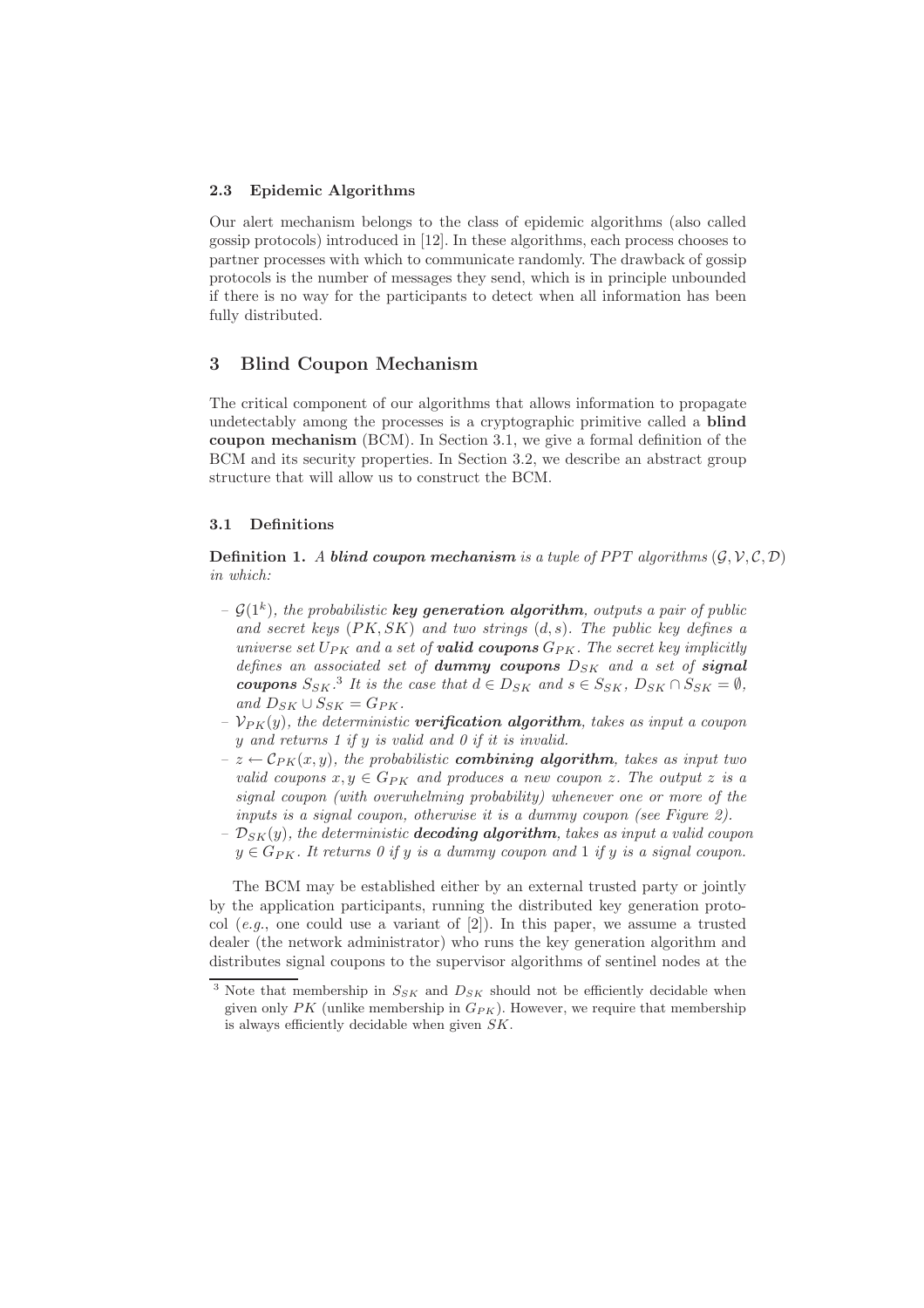| $\boldsymbol{x}$ | $\mathcal{U}$     | $\mathcal{C}(x,y)$ |
|------------------|-------------------|--------------------|
|                  | $D_{SK}$ $D_{SK}$ | $D_{SK}$           |
|                  | $D_{SK}$ $S_{SK}$ | $S_{SK}$           |
| $S_{SK}$         | $D_{SK}$          | $S_{SK}$           |
| $S_{SK}$         | $S_{SK}$          | $S_{SK}$           |

Fig. 2. Properties of the combining algorithm.

start of the system execution. In a typical algorithm, the nodes will continuously exchange coupons with each other. The combining algorithm  $\mathcal{C}_{PK}$  enables nodes to locally and efficiently combine their coupons with coupons of other nodes. The verification function  $V_{PK}$  prevents the adversary from flooding the system with invalid coupons and making it impossible for the signal to spread.

For this application, we require the BCM to have certain specific security properties.

**Definition 2.** We say that a blind coupon mechanism  $(\mathcal{G}, \mathcal{V}, \mathcal{C}, \mathcal{D})$  is **secure** if it satisfies the following requirements:

1. Indistinguishability: Given a valid coupon y, the adversary cannot tell whether it is a signal or a dummy coupon with probability better than  $1/2$ . Formally, for any PPT algorithm A,

$$
\left| \Pr \left[ b = b' \middle| \begin{array}{c} (PK, SK, d, s) \leftarrow \mathcal{G}(1^k); \\ x_0 \stackrel{\$}{\leftarrow} D_{SK}; x_1 \stackrel{\$}{\leftarrow} S_{SK}; \\ b \stackrel{\$}{\leftarrow} \{0, 1\}; b' \leftarrow \mathcal{A}(1^k, PK, d, x_b) \end{array} \right] - \frac{1}{2} \right| \leq negl(k)
$$

2. Unforgeability: The adversary is unlikely to fabricate a signal coupon without the use of another signal coupon as input<sup>4</sup>. Formally, for any  $PPT$  algorithm  $\mathcal{A},$ 

$$
\Pr\left[\begin{array}{c}y \in S_{SK} \end{array} \Big| \begin{array}{c} (PK, SK, d, s) \leftarrow \mathcal{G}(1^k); \\ y \leftarrow \mathcal{A}(1^k, PK, d)\end{array}\right] \leq negl(k)
$$

3. **Blinding**: The combination  $\mathcal{C}_{PK}(x, y)$  of two valid coupons x, y looks like a random valid coupon. Formally, fix some pair of keys (PK, SK) outputted by  $\mathcal{G}(1^k)$ . Let  $U_D$  be a uniform distribution on  $D_{SK}$  and let  $U_S$  be a uniform distribution on  $S_{SK}$ . Then, for all valid coupons  $x, y \in G_{PK}$ ,

$$
\begin{cases}\n\text{Dist}(\mathcal{C}_{PK}(x,y), U_D) = negl(k) & \text{if } x, y \in D_{SK}, \\
\text{Dist}(\mathcal{C}_{PK}(x,y), U_S) = negl(k) & \text{otherwise.} \n\end{cases}
$$

(Here, Dist $(A, B) \stackrel{def}{=} \frac{1}{2} \sum_x |\Pr[A = x] - \Pr[B = x]|$  is the statistical distance between a pair of random variables A, B.)

The adversary, however, can easily generate polynomially many dummy coupons by using  $C_{PK}(\cdot, \cdot)$  with the initial dummy coupon d that he receives.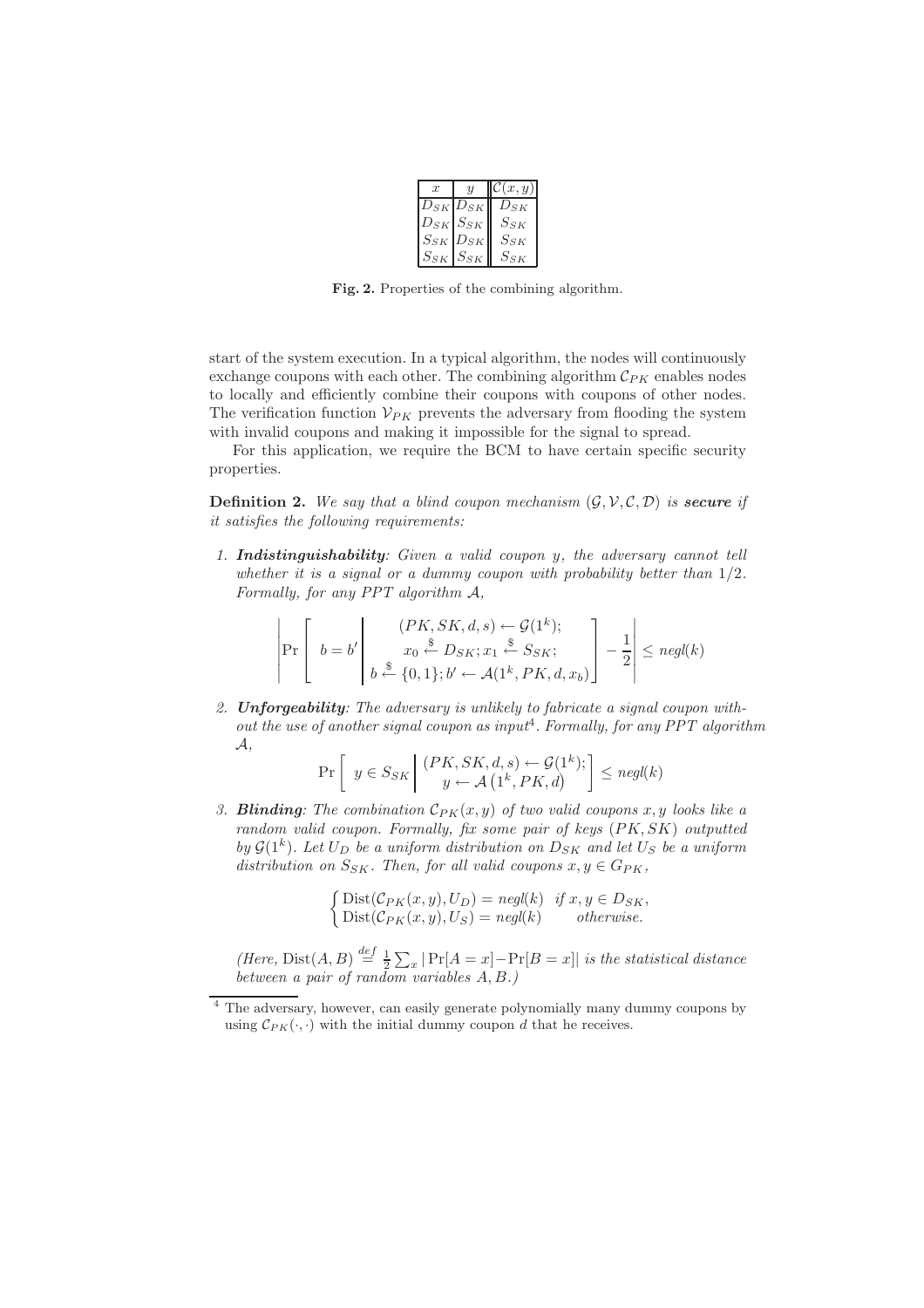To build the reader's intuition, we describe a straw-man construction of a BCM. Suppose we are given any semantically secure encryption scheme  $\mathcal{E}(\cdot)$ and a set-homomorphic signature scheme  $SIG(\cdot)$  by Johnson *et al.* [22]. This signature scheme allows anyone possessing sets  $x, y \subseteq \mathbb{Z}_p$  and their signatures  $SIG(x), SIG(y)$  to compute  $SIG(x \cup y)$  and  $SIG(w)$  for any  $w \subseteq x$ . We represent dummy coupons by a random-length vector of encrypted zeroes; e.g.,  $x = (\mathcal{E}(0), \ldots, \mathcal{E}(0))$ . The signal coupons are represented by a vector of encryptions that contains at least one encryption of a non-zero element;  $e.q.,$  $y = (\mathcal{E}(0), \ldots, \mathcal{E}(0), \mathcal{E}(1))$ . To prevent the adversary from forging coupons, the coupons are signed with the set-homomorphic signature. The combining operation is simply the set union:  $\mathcal{C}_{PK}((x, SIG(x)), (y, SIG(y))) = (x \cup y, SIG(x \cup y)).$ The drawback of this construction is immediate: as coupons are combined and passed around the network, they quickly grow very large. Constructing a BCM with no expansion of coupons is more challenging. We describe such a construction next.

#### 3.2 Abstract Group Structure

We sketch the abstract group structure that will allow us to implement a secure and efficient BCM. Concrete instantiations of this group structure are provided in Section 4.

Let  $\Gamma = \{\Gamma_k\}$  be a family of sets of tuples  $(U, G, D, d, s)$ , where U is a finite set, and  $G$  is a subset of  $U$ .  $G$  also has a group structure: it is a cyclic group generated by  $s. D$  is a subgroup of  $G$  generated by  $d$ , such that the factor group  $G/D$  has prime order  $|G|/|D|$ . The orders of D and  $G/D$  are bounded by  $2^k$ ; moreover,  $|G|/|U| \leq negl(k)$  and  $|D|/|G| \leq negl(k)$ .

Let  $\mathcal{G}'$  be a PPT algorithm that on input of  $1^k$  samples from  $\Gamma_k$  according to some distribution. We consider  $\Gamma_k$  to be a probability space with this distribution.

We assume there exists an efficient, deterministic algorithm for distinguishing elements of G from elements of  $U \setminus G$ , and an efficient algorithm for computing the group operation in  $G$ .

- The key generation algorithm  $\mathcal{G}(1^k)$  runs  $\mathcal{G}'$  to sample  $(U, G, D, d, s)$  from  $\Gamma_k$ , and outputs the public key  $PK = (U, G, d, k)$ , the secret key  $SK = |D|$ , as well as d and s.

The elements of D will represent dummy coupons, the elements of  $G\setminus D$  will represent signal coupons, and the elements of  $U \setminus G$  will be invalid coupons (see Figure 1).

- The **verification algorithm**  $V_{PK}(y)$  checks that the coupon y is in G.
- The **combining algorithm**  $\mathcal{C}_{PK}(x, y)$  is simply the group operation combined with randomization. For input  $x, y \in G$ , sample  $r_0, r_1$  and  $r_2$  uniformly at random from  $\{0, 1, ..., 2^{2k} - 1\}$ , and output  $r_0d + r_1x + r_2y$ .
- Because  $|D| \cdot y = 0$  if and only if  $y \in D$ , the **decoding algorithm**  $\mathcal{D}_{SK}$ checks if  $|D| \cdot y = 0$ .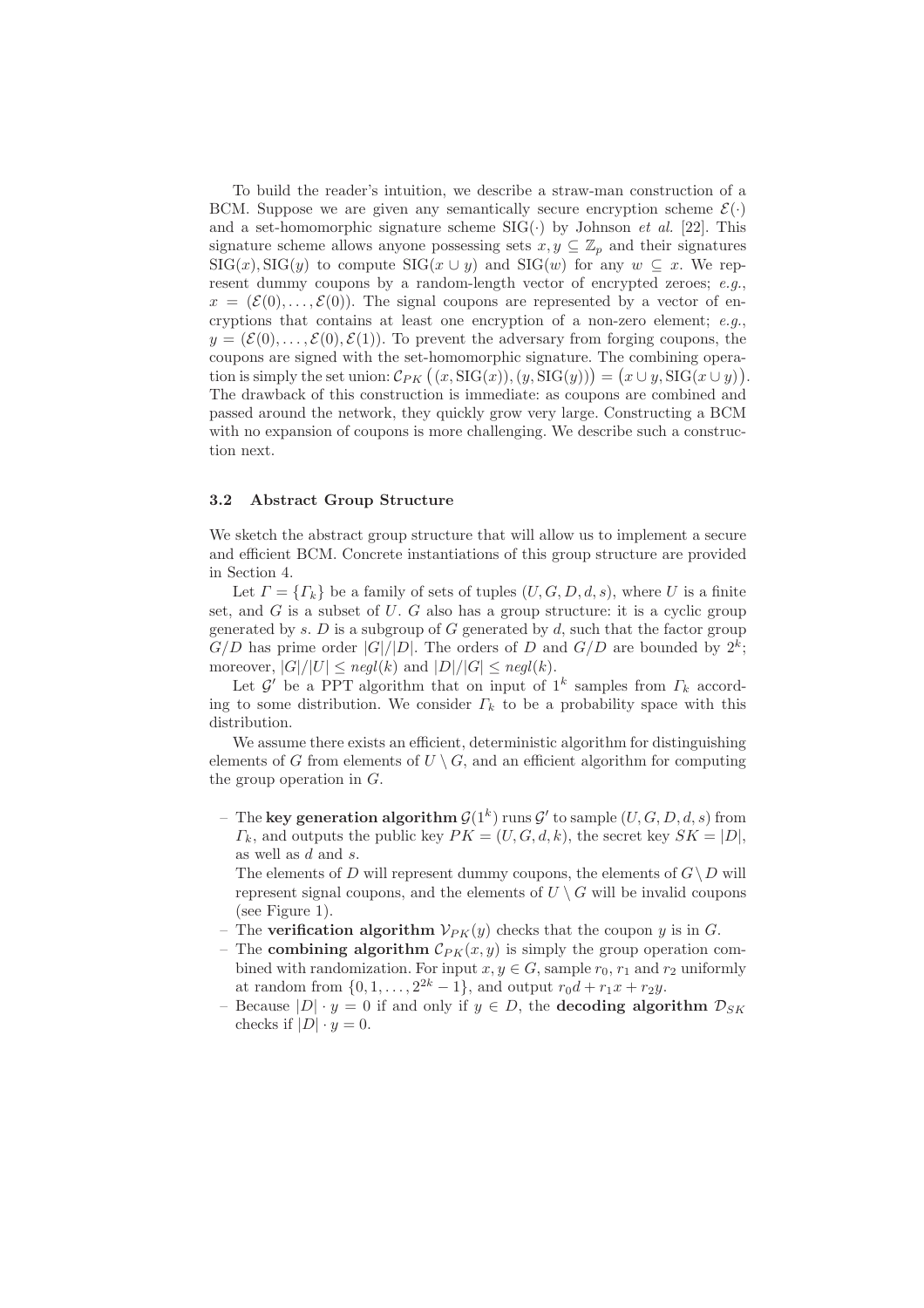The indistinguishability and unforgeability properties of the BCM will depend on the hardness assumptions described below.

**Definition 3.** The **subgroup membership problem** for  $\Gamma$  asks: given a tuple  $(U, G, D, d, s)$  from  $\Gamma$  and  $y \in G$ , decide whether  $y \in D$  or  $y \in G \setminus D$ .

The subgroup membership problem is hard if for any PPT algorithm  $A$ ,

$$
\left| \Pr \left[ b' = b \middle| \begin{array}{c} (U, G, D, d, s) \stackrel{\$}{\leftarrow} \Gamma_k; \\ y_0 \stackrel{\$}{\leftarrow} D; y_1 \stackrel{\$}{\leftarrow} G \setminus D; \\ b \stackrel{\$}{\leftarrow} \{0, 1\}; b' \leftarrow \mathcal{A}(U, G, D, d, s, y_b) \end{array} \right] - \frac{1}{2} \right| \leq negl(k).^{5}
$$

Various subgroup membership problems have been extensively studied in the literature, and examples include the Decision Diffie-Hellman problem [11], the quadratic residue problem [18], among others [28, 31, 33]. Our constructions however are more related to the problems described in [16,29].

**Definition 4.** The **subgroup escape problem** for  $\Gamma$  asks: given U, G, D and the generator d for D from the tuple  $(U, G, D, d, s)$  from  $\Gamma$ , find an element  $y \in G \setminus D$ .

The subgroup escape problem is hard if for any PPT algorithm  $\mathcal{A}$ ,

$$
\Pr\left[y \in G \setminus D \middle| \left(U, G, D, d, s\right) \stackrel{\$}{\leftarrow} \Gamma_k; \right] \leq negl(k).
$$

The subgroup escape problem has to our knowledge not appeared in the literature before. It is clear that unless  $|G|/|U|$  is negligible, finding elements of  $G \setminus D$  cannot be hard. We show in Section 6 that if  $|G|/|U|$  is negligible, the subgroup escape problem is provably hard in the generic model.

We also note that the problem of generating a signal coupon from polynomially many dummy coupons is essentially the subgroup escape problem.

**Theorem 1.** Let  $\Gamma$  be as above. If the subgroup membership problem and the subgroup escape problem for  $\Gamma$  are hard, then the corresponding BCM is secure.

*Proof.* Fix k and  $(U, G, D, d, s)$  sampled from  $\Gamma_k$ .

We prove the blinding property first, and start with the ideal case: For input  $x, y \in G$ , sample  $r_0$  uniformly from  $\{0, 1, \ldots, |D|-1\}$ , and  $r_1$  and  $r_2$  uniformly from  $\{0, 1, \ldots, |G/D| - 1\}$ , and output  $r_0g + r_1x + r_2y$ .

If  $x, y \in D$ , the product is uniformly distributed in D, since  $r_0q$  is.

If  $x \notin D$ , then the residue class  $r_1x + D$  is uniformly distributed in  $G/D$ . Since  $r_0q$  is uniformly distributed in D, the product is uniformly distributed in

<sup>5</sup> Henceforth, we assume that groups we operate on have some concise description, which can be passed as an argument to our algorithms. We also assume that group elements can be uniquely encoded as bit strings.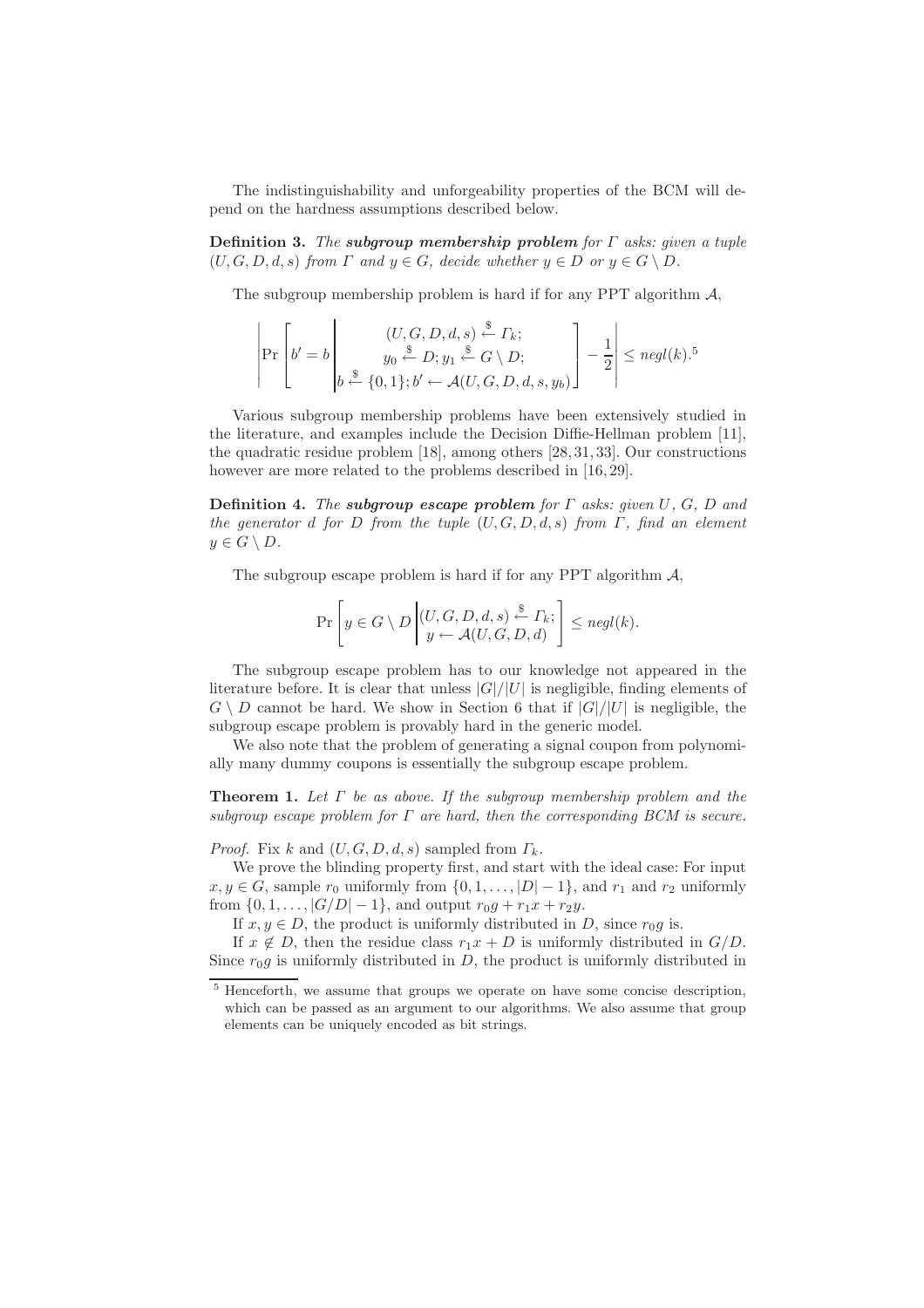G. The uniform distribution on G is  $|D|/|G|$ -close to the uniform distribution on  $G \setminus D$ . The same argument holds for  $r_2y$ .

Finally we note that we do not need to know |D| or  $|G/D|$ . Since we know that |D| and  $|G/D|$  are less than  $2^k$ , sampling  $r_0, r_1, r_2$  uniformly from the set  $\{0, \ldots, 2^{2k} - 1\}$  will produce an output distribution that is  $2^{-k}$ -close to ideal, which proves the bound for blinding

Next, we prove the indistinguishability property, so let  $A$  be an adversary against indistinguishability. We have a subgroup membership problem instance  $(U, G, D, d, s)$  and  $y \in G$ . We construct the public key  $PK = (U, G, d, k)$ , and give  $A$  as input  $PK$ , d and y.

If A answers 1, we conclude that  $y \in G \setminus D$ , otherwise  $y \in D$ . Whenever A is correct, we will be correct, so  $A$  must have negligible advantage.

Finally, we deal with forging. Let  $A$  be an adversary against unforgeability. We have a subgroup escape problem instance  $U$ ,  $G$  and  $D$ , and a generator  $d$  for D. Again we construct the public key  $PK = (U, G, d, k)$ , and give A as input PK and d.

Our output is simply  $\mathcal{A}$ 's output. Whenever  $\mathcal{A}$  succeeds, we will succeed, so A must have negligible success probability.  $□$ 

## 4 Constructing the BCM

We now give two instantiations of the abstract group structure  $(U, G, D)$  described in the previous section. First, we review some basic facts about elliptic curves over composite moduli in Section 4.1. Then, in Section 4.2, we describe our BCM construction that utilizes these curves. In Section 4.3, we describe an alternative BCM construction on elliptic curves equipped with bilinear pairings. These constructions can be used to undetectably transmit a one-shot signal throughout the network. In Section 4.4, we describe how the BCM's bandwidth can be further expanded.

#### 4.1 Preliminaries

Let  $n$  be an integer greater than 1 and not divisible by 2 or 3. We first introduce projective coordinates over  $\mathbb{Z}_n$ . Consider the set  $\overline{U}$  of triples  $(x, y, z) \in \mathbb{Z}_n^3$ satisfying gcd(x, y, z, n) = 1. Let  $\sim$  be the equivalence relation on  $\bar{U}$  defined by  $(x, y, z) \sim (x', y', z')$  iff there exists  $\lambda \in \mathbb{Z}_n^*$  such that  $(x, y, z) = (\lambda x', \lambda y', \lambda z')$ . Let U be the set of equivalence classes in  $\bar{U}$ . We denote the equivalence class of  $(x, y, z)$  as  $(x : y : z)$ .

An elliptic curve over  $\mathbb{Z}_n$  is defined by the equation

$$
E: Y^2 Z \equiv X^3 + aXZ^2 + bZ^3 \pmod{n},
$$

where a, b are integers satisfying  $gcd(4a^2 - 27b^3, n) = 1$ . The set of points on  $E/\mathbb{Z}_n$  is the set of equivalence classes  $(x:y:z) \in U$  satisfying  $y^2z \equiv x^3 + axz^2 + b$  $bz^3$  (mod n), and is denoted by  $E(\mathbb{Z}_n)$ . Note that if n is prime, these definitions correspond to the usual definitions for projective coordinates over prime fields.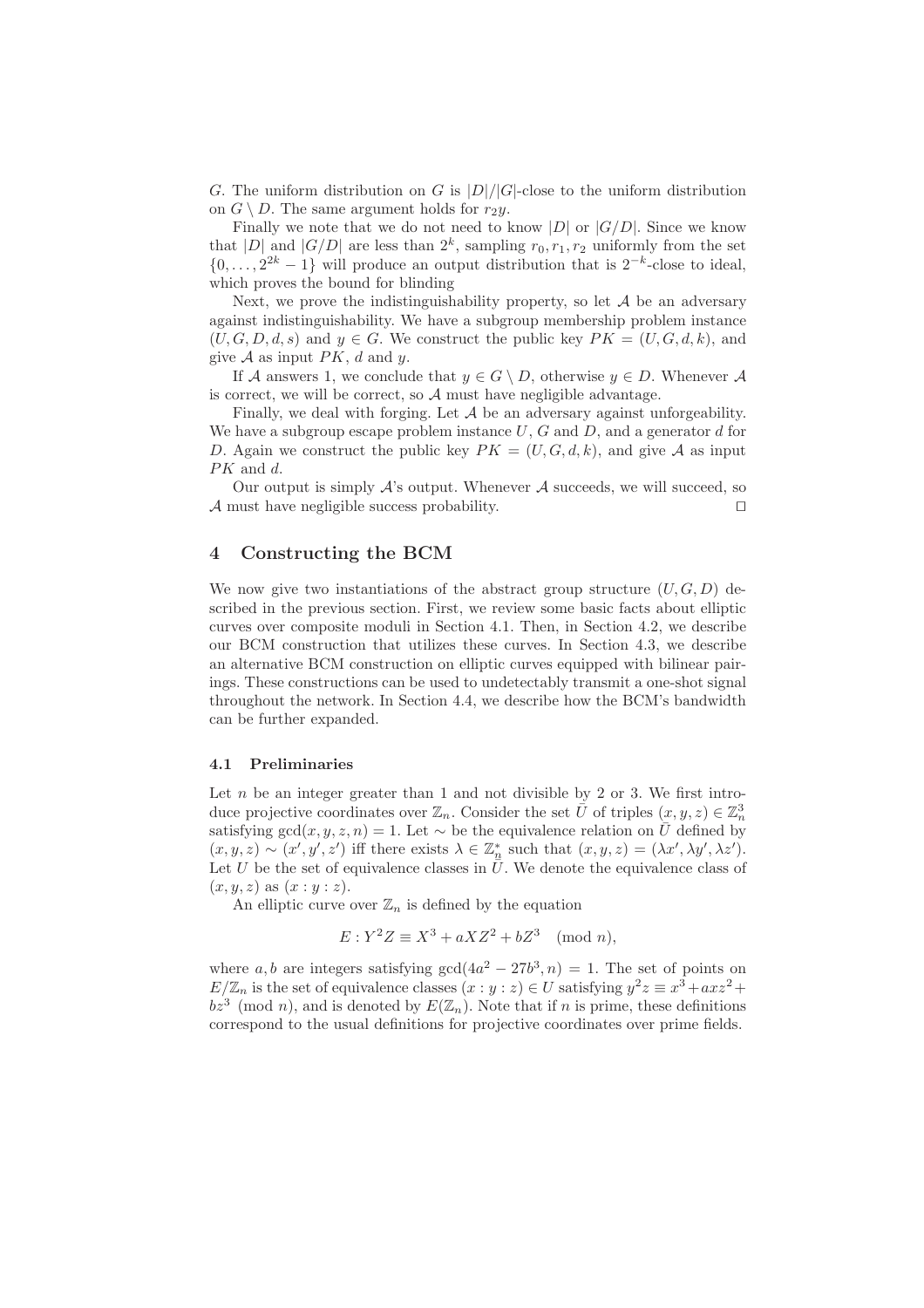Let p and q be primes, and let  $n = pq$ . Let  $E_p : Y^2Z = X^3 + a_pXZ^2 + b_pZ^3$ and  $E_q: Y^2 Z = X^3 + a_q X Z^2 + b_q Z^3$  be elliptic curves defined over  $\mathbb{F}_p$  and  $\mathbb{F}_q$ , respectively. We can use the Chinese remainder theorem to find  $a$  and  $b$  yielding an elliptic curve  $E: Y^2Z = X^3 + aXZ^2 + bZ^3$  over  $\mathbb{Z}_n$  such that the reduction of E modulo p gives  $E_p$  and likewise for q.

It can also be shown that the Chinese remainder theorem gives a set isomorphism

$$
E(\mathbb{Z}_n) \xrightarrow{\sim} E_p(\mathbb{F}_p) \times E_q(\mathbb{F}_q)
$$

inducing a group operation on  $E(\mathbb{Z}_n)$ . For almost all points in  $E(\mathbb{Z}_n)$ , the usual group operation formulae for the finite field case will compute the induced group operation. When they fail, the attempted operation gives a factorization of the composite modulus n. Unless  $E_p(\mathbb{F}_p)$  or  $E_q(\mathbb{F}_q)$  has smooth or easily guessable order, this will happen only with negligible probability (see [14] for more details).

#### 4.2 BCM on Elliptic Curves Modulo Composites

Let  $p, q, \ell_1, \ell_2, \ell_3$  be primes, and suppose we have elliptic curves  $E_p/\mathbb{F}_p$  and  $E_q/\mathbb{F}_q$ such that  $\#E_p(\mathbb{F}_p) = \ell_1 \ell_2$  and  $\#E_q(\mathbb{F}_q) = \ell_3$ . Curves of this form can be found using complex multiplication techniques [5, 26].

With  $n = pq$ , we can find  $E/\mathbb{Z}_n$  such that  $\#E(\mathbb{Z}_n) = \ell_1\ell_2\ell_3$ . Let U be the projective plane modulo n, let G be  $E(\mathbb{Z}_n)$ , and let D be the subgroup of order  $\ell_1 \ell_3$ . The public key is  $PK = (G, D, n)$ , while the secret key is  $SK =$  $(p, q, l_1, l_2, l_3).$ <sup>6</sup>

VERIFICATION FUNCTION For any equivalence class  $(x : y : z)$  in U, it is easy to decide if  $(x : y : z)$  is in  $E(\mathbb{Z}_n)$  or not, simply by checking if  $y^2z \equiv x^3 + axz^2 + bz^3$  $(mod n).$ 

SUBGROUP MEMBERSHIP PROBLEM For the curve  $E_p(\mathbb{F}_p)$ , distinguishing the elements of prime order from the elements of composite order seems to be hard, unless it is possible to factor the group order [16].

Counting the number of points on an elliptic curve defined over a composite number is equivalent to factoring the number [24,27]. Therefore, the group order  $E_p(\mathbb{F}_p)$  is hidden.

When the group order is hidden, it cannot be factored. It therefore seems reasonable that the subgroup of  $E(\mathbb{Z}_n)$  of order  $\ell_1\ell_3$  is hard to distinguish from the rest of the points on the curve, as long as the integer  $n$  is hard to factor.

SUBGROUP ESCAPE PROBLEM Anyone capable of finding a random point on the curve will with overwhelming probability be able to find a point outside the subgroup D.

 $6$  To describe groups G and D, we publish the elliptic curve equation and the generator for  $D$ . This gives away enough information to perform group operations in  $G$ , check membership in  $G$ , and generate new elements in  $D$  (but not in  $G$ ).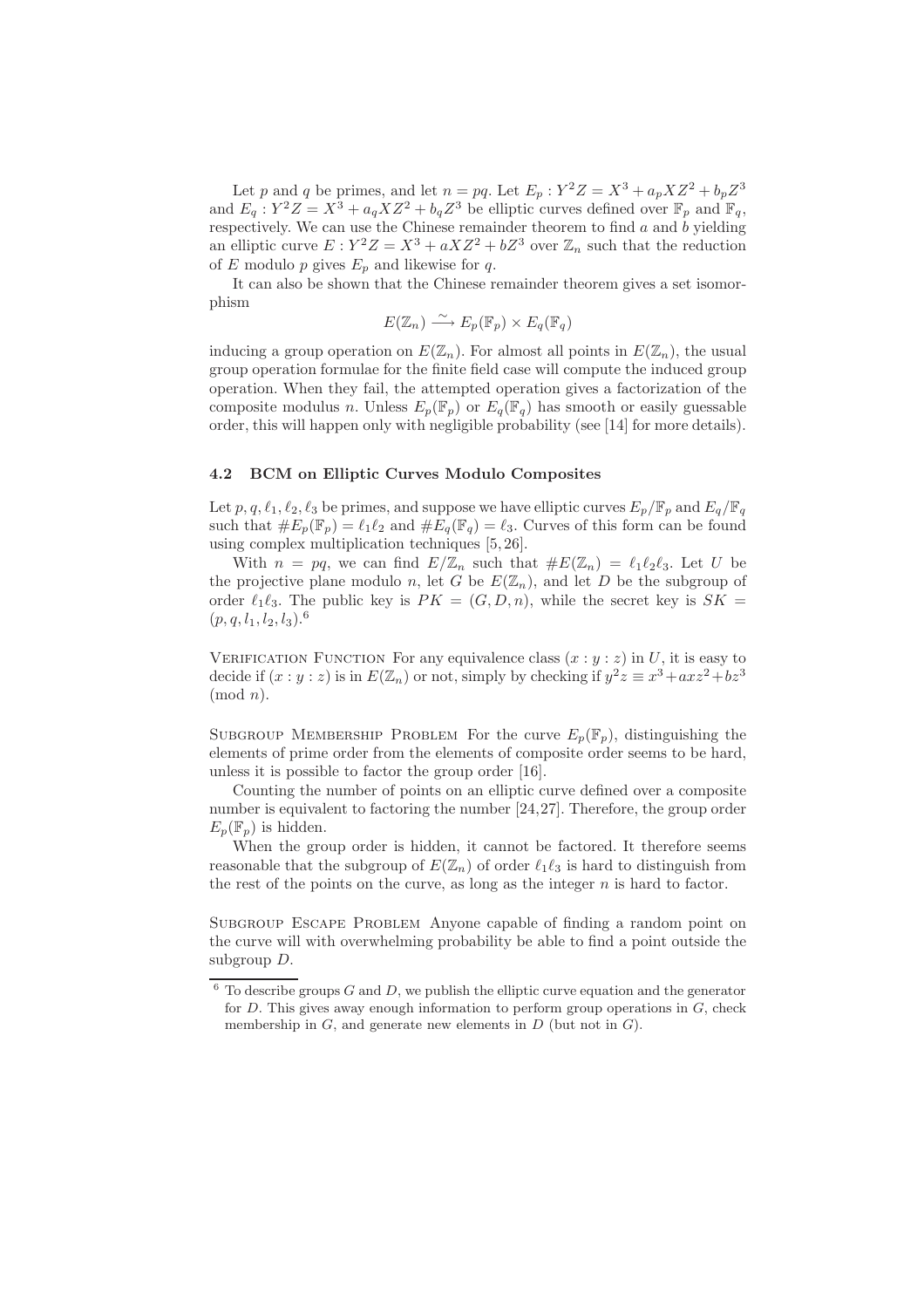Finding a random point on an elliptic curve over a field is easy: Choose a random x-coordinate and solve the resulting quadratic equation. It has rational solutions with probability close to  $1/2$ .

This does not work for elliptic curves over the ring  $\mathbb{Z}_n$ , since solving square roots modulo n is equivalent to factoring n. One could instead try to choose a y-coordinate and solve for the x-coordinate, but solving cubic equations in  $\mathbb{Z}_n$ seems no easier than finding square roots.

One could try to find x and y simultaneously, but there does not seem to be any obvious strategy. This is in contrast to quadratic curves, where Pollard [36] gave an algorithm to find solutions of a quadratic equation modulo a composite (which broke the Ong-Schnorr-Shamir signature system [32]). These techniques do not seem to apply to the elliptic curve case.

Finding a lift of the curve over the integers does not seem promising. While torsion points are fairly easy to find, they will not exist if the curve  $E/\mathbb{Z}_n$  does not have points of order less than or equal to 12. If we allow  $E/\mathbb{Z}_n$  to have points of small order that are easily found, we can simply include them in the subgroup D.

Finding rational non-torsion points on curves defined over  $\mathbb O$  is certainly nontrivial, and seems impossibly hard unless the point on the lifted curve has small height [38]. There does not seem to be any obvious way to find a lift with rational points of small height (even though they certainly exist).

What if we already know a set of points on the curve? If we are given  $P_1, P_2, P_3 \in E(\mathbb{Z}_n)$ , we can find, unless the points are collinear, a quadratic curve

$$
C:YZ = \alpha X^2 + \beta XZ + \gamma Z^2
$$

defined over  $\mathbb{Z}_n$  that passes through  $P_1, P_2, P_3$ . Considering divisors, it is easy to show that the fourth intersection point  $P_4$  is the inverse sum of the three known points.

If points of the curve only yield new points via the group operation, and it seems hard to otherwise find points on  $E(\mathbb{Z}_n)$ , it is reasonable to assume that  $E(\mathbb{Z}_n)$  and its subgroup, as described in the previous section, yield a hard subgroup escape problem.

#### 4.3 BCM on Groups With Bilinear Pairings

Let p,  $\ell_1, \ell_2$ , and  $\ell_3$  be primes such that  $p+1 = 6\ell_1\ell_2\ell_3$ , and  $p = 2 \pmod{3}$ . Here,  $l_1, l_2, l_3$  must be distinct and larger than 3. The elliptic curve  $E: Y^2 = X^3 + 1$ defined over  $\mathbb{F}_p$  is supersingular and has order  $p + 1$ . Because  $\mathbb{F}_{p^2}^*$  has order  $p^2 - 1 = (p+1)(p-1)$ , there is a modified Weil pairing  $\hat{e}: E(\mathbb{F}_p) \times \hat{E}(\mathbb{F}_p) \to \mathbb{F}_{p^2}^*$ . This pairing is known to be bilinear:  $\hat{e}(aP, bQ) = \hat{e}(P, Q)^{ab}$  for all  $P, Q \in E(\mathbb{F}_p)$ and  $a, b \in \mathbb{Z}_p$ . It can be computed as described in [6].

Let  $U = E(\mathbb{F}_p)$ , and let G and D be the subgroups of  $E(\mathbb{F}_p)$  of order  $\ell_1 \ell_2$  and  $\ell_1$ , respectively. We also let P be a point in  $E(\mathbb{F}_p)$  of order  $6\ell_1\ell_2\ell_3$ , and let R be a point of order  $6\ell_3$  in  $E(\mathbb{F}_p)$ , say  $R = \ell_1 \ell_2 P$ . The public key is  $PK = (G, D, p, R)$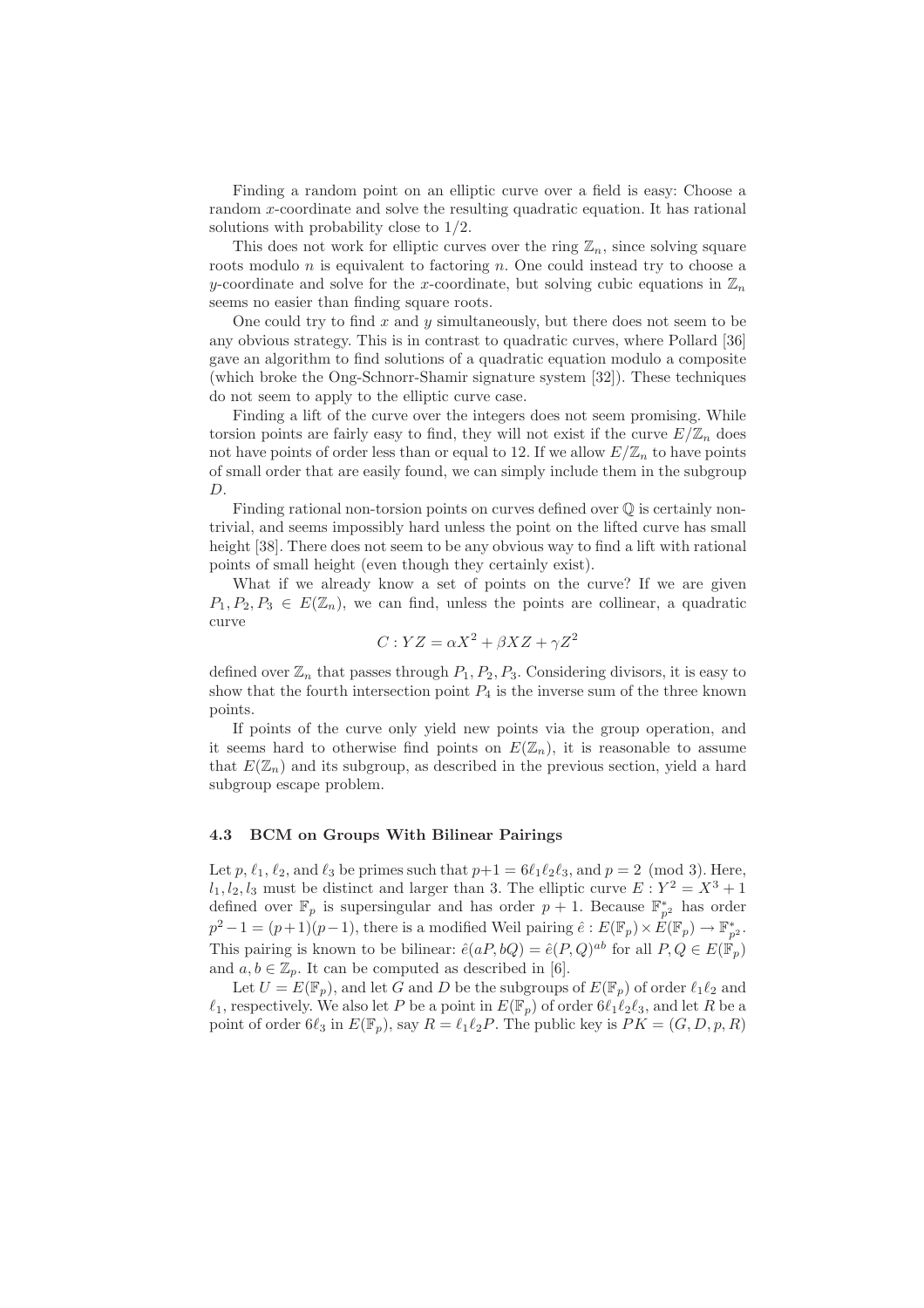and the secret key is  $SK = (l_1, l_2, l_3)$ . The pairing  $\hat{e}$  allow us to describe G in the public key without giving away secret information.

VERIFICATION FUNCTION We claim that for any point  $Q \in E(\mathbb{F}_p)$ ,  $Q \in G$  if and only if  $\hat{e}(Q, R)$  is equal to 1. If  $Q \in G$ , then Q has order  $\ell_1 \ell_2$  and for some integer s,  $Q = 6s\ell_3P$ . Then

$$
\hat{e}(Q,R) = \hat{e}(6s\ell_3 P, \ell_1 \ell_2 P) = \hat{e}(P,P)^{6s\ell_1 \ell_2 \ell_3} = 1.
$$

So the point R and the pairing  $\hat{e}$  allows us to determine if points are in G or in  $U \setminus G$ .

SUBGROUP MEMBERSHIP PROBLEM Distinguishing the subgroup  $D$  (the points of order  $\ell_1$ ) from G (the points of order  $\ell_1\ell_2$ ) can easily be done if the integer  $\ell_1\ell_2\ell_3$  can be factored. In general, factoring seems to be the best way to distinguish the various subgroups of  $E(\mathbb{F}_p)$ .

Because we do not reveal any points of order  $\ell_2$  or  $\ell_2\ell_3$ , it seems impossible to use the pairing to distinguish the subgroup  $D$  in this way. (Theorem 1 of [16] assumes free sampling of any subgroup, which is why it and the pairing cannot be used to distinguish the subgroups of  $E(\mathbb{F}_p)$ .) It therefore seems reasonable to assume that the subgroup membership problem for  $G$  and  $D$  is hard, which will provide indistinguishability.

SUBGROUP ESCAPE PROBLEM For a general cyclic group of order  $\ell_1 \ell_2 \ell_3$ , it is easy to find elements of order  $\ell_1 \ell_2$  if  $\ell_3$  is known. Unless  $\ell_3$  is known, it is hard to find elements of order  $\ell_1 \ell_2$ , and knowing elements of order  $\ell_1$  does not help.

For our concrete situation, factoring the integer  $\ell_1 \ell_2 \ell_3$  into primes seems to be the best method for solving the problem. If the primes  $\ell_1$ ,  $\ell_2$  and  $\ell_3$  are chosen carefully to make the product  $\ell_1 \ell_2 \ell_3$  hard to factor, it seems reasonable to assume that the subgroup escape problem for  $U$ ,  $G$  and  $D$  is hard.

#### 4.4 Extending the BCM's Bandwidth

The blind coupon mechanism allows to undetectably transmit a single bit. Although this is sufficient for our network alert application, sometimes we may want to transmit longer messages.

Trivial Construction. By using multiple blind coupon schemes over different moduli in parallel, we can transmit longer messages. Each  $m$ -bit message  $x =$  $x_1 \ldots x_m$  is represented by a vector of coupons  $\langle c_1, \ldots, c_{2m} \rangle$ , where each  $c_i$  is drawn from a different scheme. Each processor applies his algorithm in parallel to each of the entries in the vector, verifying each coupon independently and applying the appropriate combining operation to each  $c_i$ .

A complication is that an adversary given a vector of coupons might choose to propagate only some of the  $c_i$ , while replacing others with dummy coupons. We can enable the receiver to detect when it has received a complete message by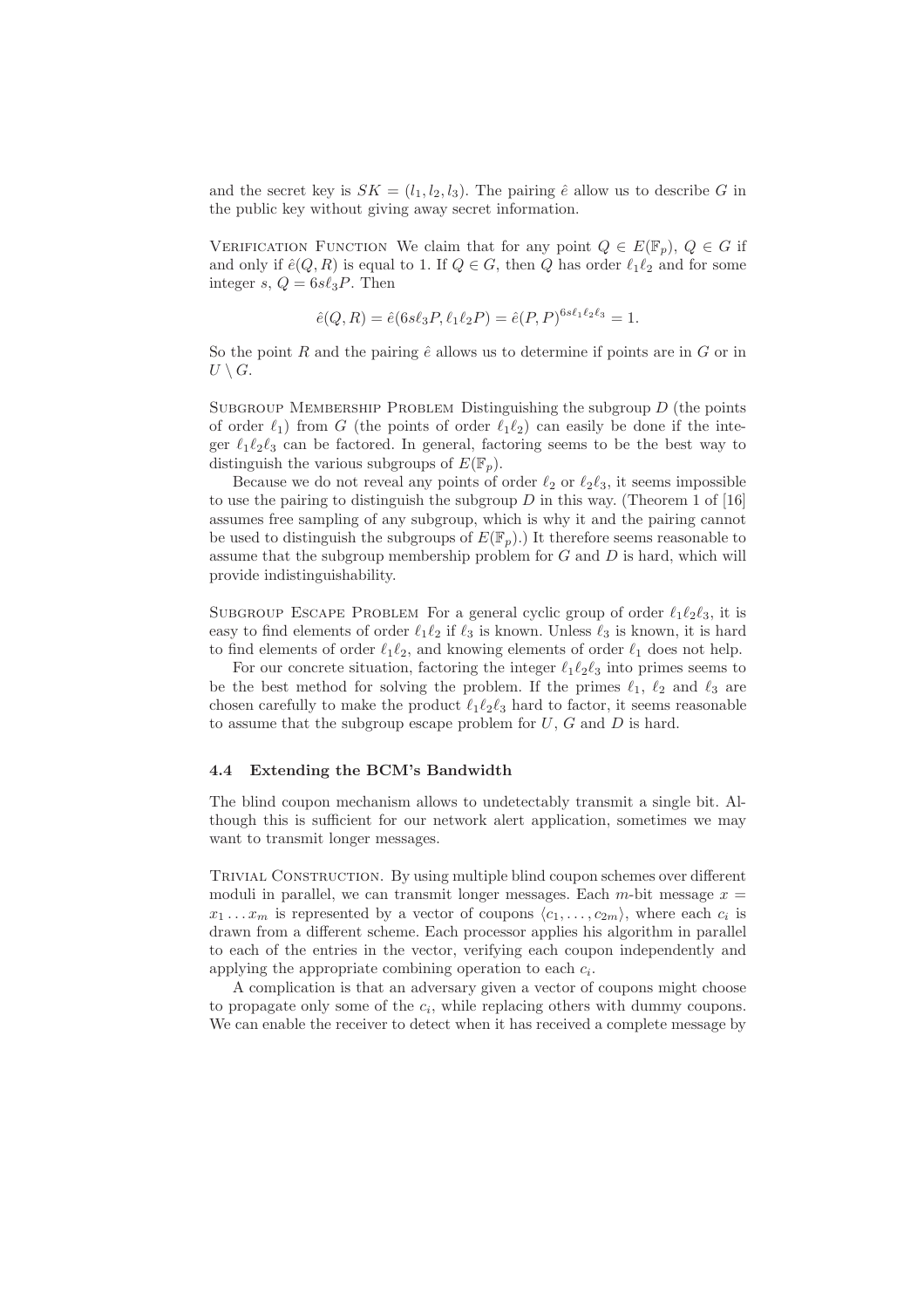representing each bit  $x_i$  by two coupons:  $c_{2i-1}$  (for  $x_i = 0$ ) and  $c_{2i}$  (for  $x_i = 1$ ). A signal coupon in either position tells the receiver both the value of the bit and that the receiver has successfully received it.

Alas, we must construct and run  $\Omega(m)$  blind coupon schemes in parallel to transmit m bits.

BETTER CONSTRUCTION. Some additional improvements in efficiency are possible. As before, our group structure is  $(U, G, D)$ . Suppose our cyclic group G has order  $n_0p_1\cdots p_m$ , where  $p_i$  are distinct primes. Let D be the subgroup of G of order  $n_0$ .

An *m*-bit message  $x = x_1 \dots x_m$  is encoded by a coupon  $y \in G$ , whose order is divisible by  $\prod_{i \colon x_i=1} p_i$ . For all i, we can find an element  $g_i \in G$  of order  $n_0p_i$ . We can thus let  $y = g_1^{r_1 x_1} \cdots g_m^{r_m x_m}$  for random  $r_1, \ldots, r_m \in \{0, 1, \ldots, 2^{2k} - 1\}.$ 

When we combine two coupons  $y_1$  and  $y_2$ , it is possible that the order of their combination  $C_{PK}(y_1, y_2)$  is less than the l.c.m. of their respective orders. However, if the primes  $p_i$  are sufficiently large, this is unlikely to happen.

In Section 4.2,  $n_0$  is a product of two moderately large primes, while the other primes can be around  $2^{80}$ . For the construction from Section 4.3,  $n_0$  is prime, but every prime must be fairly large to counter elliptic curve factorization.

This technique allows us to transmit messages of quite restricted bandwidth. It remains an open problem whether some other tools can be used to achieve higher capacity without a linear blow-up in message size.

# 5 Spreading Alerts with the BCM

In this section, we show how the BCM can be used to spread an alert quietly and quickly throughout a network.

To summarize these results briefly, we consider a very general messagepassing model in which each node  $P_i$  has a "split brain," consisting of an **update** algorithm  $\mathcal{U}_i$  that is responsible for transmitting and combining coupons, and a supervisor algorithm  $S_i$  that may insert a signal coupon into the system at some point. The supervisor algorithm  $S_i$  of sentinel nodes initially hands out dummy coupons until attacker's presence is detected when it switches to sending signal coupons. Meanwhile, regular nodes'  $S_i$  always doles out dummy coupons. The update algorithm  $\mathcal{U}_i$  in each node may behave arbitrarily; the intent is that it represents an underlying strategy for spreading alerts whose actions do not depend on whether the process is transmitting a dummy or signal coupon.

The nodes carry out these operations under the control of a PPT attacker  $A$ (who wants to remain undetectable) that can observe all the external operations of the nodes and may deliver any message to any node at any time, including messages of its own invention. (To save space, we omit a formal description of the model from this extended abstract, deferring details to the full paper.)

We show first that, assuming the BCM is secure, the attacker can neither detect nor forge alerts (with non-negligible probability) despite its total control over message traffic. This result holds no matter what update algorithm is used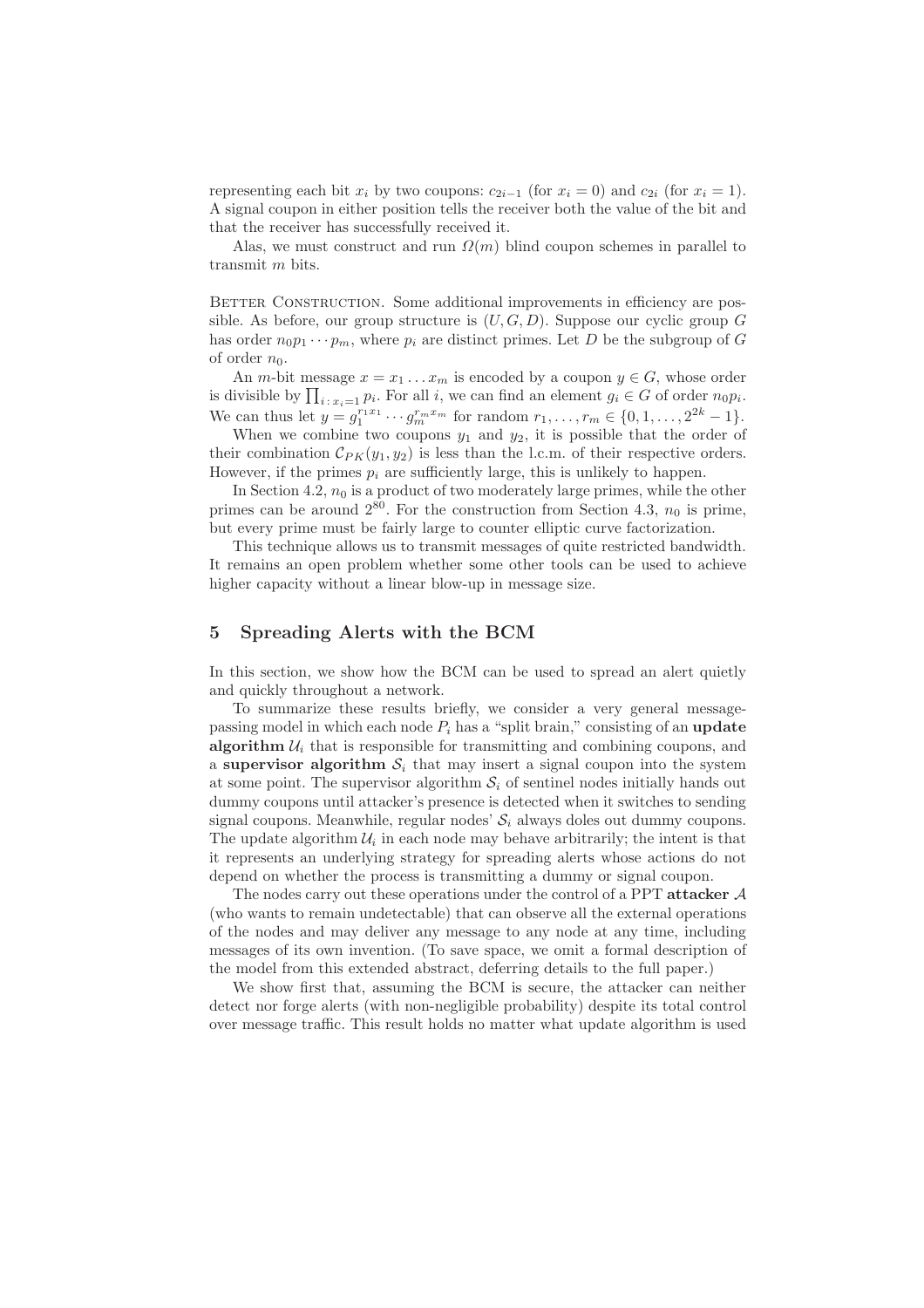by each node; indeed, it holds even if the update half of each node colludes actively with the adversary. We then give examples of some simple strategies for spreading an alert quickly through the network with some mild constraints on the attacker's behavior.

#### 5.1 Security

Let us begin with the security properties we want our alert-spreading mechanism to have. In the following, we let  $\hat{c}_i^t$  be the indicator variable for the event that the supervisor half of node  $P_i$  supplies a signal coupon at time t. (This is the only information we need about the behavior of  $S_i$ .) We write  $\mathcal{E}(PK, SK, \mathcal{A}, \{\mathcal{U}_i\}, \{\hat{c}_i^t\})$ for the probability distribution on protocol executions given the specified public key, secret key, attacker, update algorithms, and supervisor behaviors.

**Definition 5.** A set of update algorithms  $\{\mathcal{U}_i\}$  is **secure** if, for any adversary algorithm A, and any  $T = poly(k)$ , we have:

1. Undetectability: Given two distributions on executions, one in which no signal coupons are injected by supervisors and one in which some are, the adversary cannot distinguish between them with probability greater than  $1/2$ . Formally, let  $\hat{c}_i^{0,t} = 0$  for all i, t and let  $\hat{c}_i^{1,t}$  be arbitrary. Then for any PPT algorithm D,

$$
\left|\Pr\left[b = b' \middle| \begin{matrix} (PK, SK, d, s) \leftarrow \mathcal{G}(1^k); \\ b \stackrel{\$}{\leftarrow} \{0, 1\}; \\ \xi \stackrel{\$}{\leftarrow} \Xi\left(PK, SK, \mathcal{A}, \{\mathcal{U}_i\}, \{\hat{c}_i^{b, t}\}\right); \\ b' \leftarrow \mathcal{D}(1^k, PK, d, \{\hat{c}_i^{1, t}\}, \xi)\end{matrix}\right\}\right| - \frac{1}{2}\right| \leq negl(k).
$$

2. Unforgeability: The adversary cannot cause any process to transmit a signal coupon unless one is supplied by a supervisor. Formally, if  $\hat{c}_i^t = 0$  for all  $i, t$ , then there is no PPT algorithm  $A$  such that

$$
\Pr\left[\begin{array}{c} \exists (s,r,m,c) \in \xi \land (c \in S_{SK}) \end{array} \middle| \begin{array}{c} (PK, SK, d, s) \leftarrow \mathcal{G}(1^k); \\ \xi \stackrel{\$}{\leftarrow} \Xi\left(PK, SK, \mathcal{A}, \{\mathcal{U}_i\}, \{\hat{c}_i^t\}\right); \end{array} \right] \leq negl(k).
$$

Security of the alert-spreading mechanism follows immediately from the security of the underlying blind coupon mechanism. The essential idea behind undetectability is that because neither the adversary nor the update algorithms can distinguish between dummy and signal coupons distributed by the supervisor algorithms, there is no test that can detect their presence or absence. For unforgeability, the inability of the adversary and update algorithms to generate a signal coupon follows immediately from the unforgeability property of the BCM.

Theorem 2. An alert-spreading mechanism is secure if the underlying blind coupon mechanism is secure.

Proof (sketch). We show first undetectability and then unforgeability.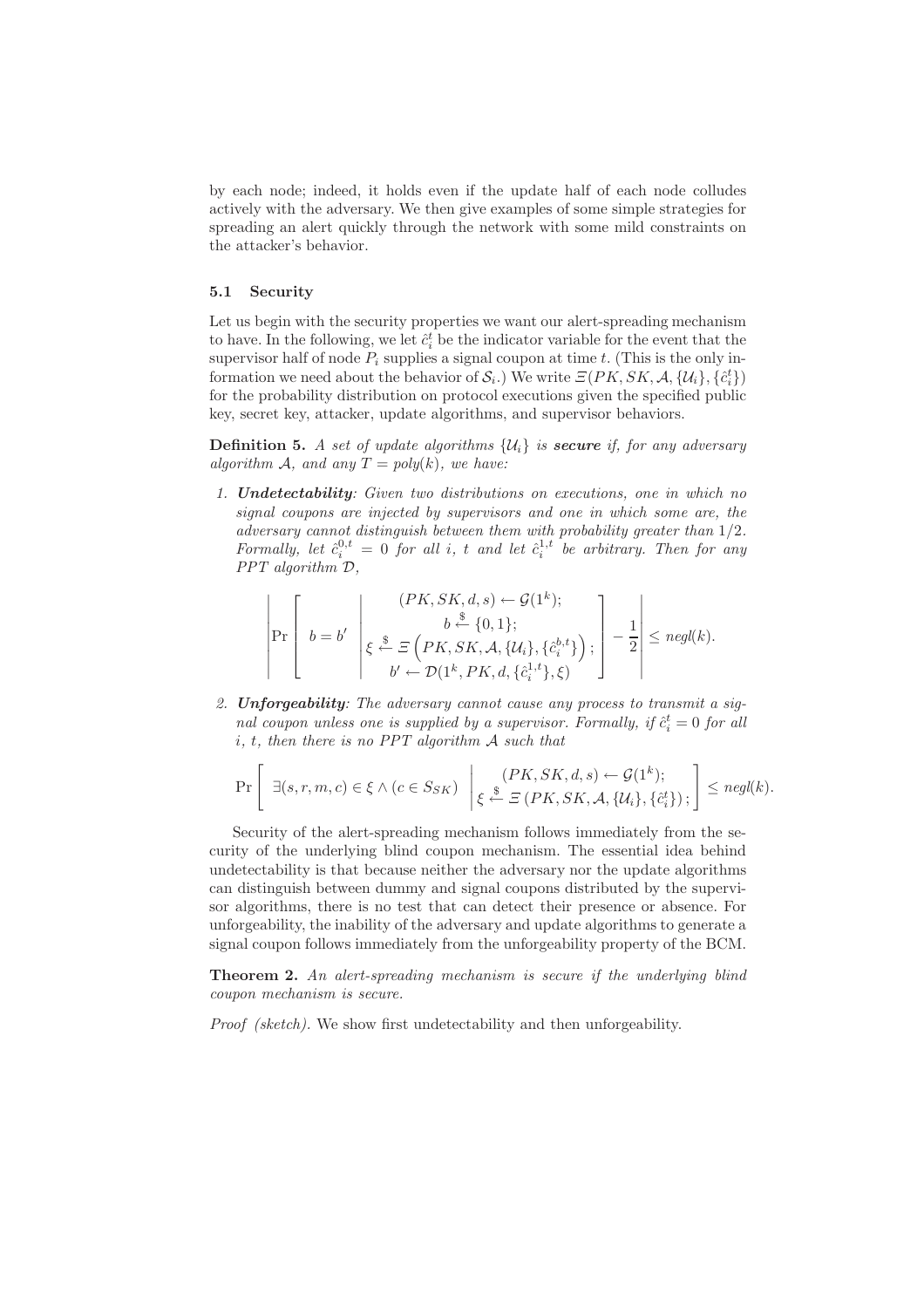Undetectability. Suppose that the alert-spreading mechanism does not satisfy undetectability, *i.e.* that there exists a set of update algorithms  $\{\mathcal{U}_i\}$ , an adversary A, and pattern  $\{\hat{c}_i^{1,t}\}$  of signal coupons that can be distinguished from only dummy coupons by some PPT algorithm  $D$  with non-negligible probability.

Let us use this fact to construct a PPT algorithm  $\beta$  that violates indistinguishability. Let y be the coupon input to  $\beta$ . Then  $\beta$  will simulate an execution  $\xi$ of the alert-spreading protocol by simulating the adversary  $A$  and the appropriate update algorithm  $\mathcal{U}_i$  at each step. The only components of the protocol that  $\mathcal B$  cannot simulate directly are the supervisor algorithms  $\mathcal S_i$ , because  $\mathcal B$  does not have access to signal coupons provided to the supervisor algorithms of sentinel nodes. But here  $\mathcal{B}$  lets  $c_i^{\overline{t}} = \mathcal{C}(d,d)$  when  $\hat{c}_i^{1,t} = 0$  and lets  $c_i^t = \mathcal{C}(y, y)$  when  $\hat{c}_i^{1,t} = 1$ . By the blinding property of the BCM, if  $y \in D_{SK}$ , then all coupons  $c_i^t$ will be statistically indistinguishable from uniformly random dummy coupons, giving a distribution on executions that is itself statistically indistinguishable from  $\mathcal{Z}\left(PK, SK, \mathcal{A}, \{\mathcal{U}_i\}, \{\hat{c}_i^{0,t}\}\right)$ . If instead  $y \in S_{SK}$ , then  $c_i^t$  will be such that the resulting distribution on executions will be statistically indistinguishable from  $\mathcal{Z}\left(PK, SK, \mathcal{A}, \{\mathcal{U}_i\}, \{\hat{c}_i^{1,t}\}\right)$ . It follows from the indistinguishability property of the BCM that no PPT algorithm  $\mathcal D$  can distinguish between these two distributions with probability greater than  $1/2 + negl(k)$ .

Unforgeability. The proof of unforgeability is similar. Suppose that there is some adversary and a set of update functions that between them can, with nonnegligible probability, generate a signal coupon given only dummy coupons from the supervisor algorithms. Then a PPT algorithm  $\beta$  that simulates an execution of this system and returns a coupon obtained by combining all valid coupons sent during the execution forges a signal coupon with non-negligible probability, contradicting the unforgeability property of the BCM.

⊓⊔

#### 5.2 Performance

It is not enough that the attacker cannot detect or forge alerts: a mechanism that used no messages at all could ensure that. To ensure that all non-faulty nodes eventually receive an alert, we must specify both a strategy for the nodes' update algorithms and place restrictions on the attacker's ability to discard messages. In the full paper, we give two simple examples of how alerts might be spread in practice: a synchronous flooding algorithm that spreads an alert to all nodes in time proportional to the diameter of the network (after removing faulty nodes), and a simple asynchronous epidemic algorithm that spreads the alert in time  $O(n \log n)$  in a complete network of n nodes, where at most a constant fraction of nodes is faulty. In each case the behavior of the update algorithms is straightforward: invalid incoming coupons are discarded, while valid incoming coupons are combined with previous coupons.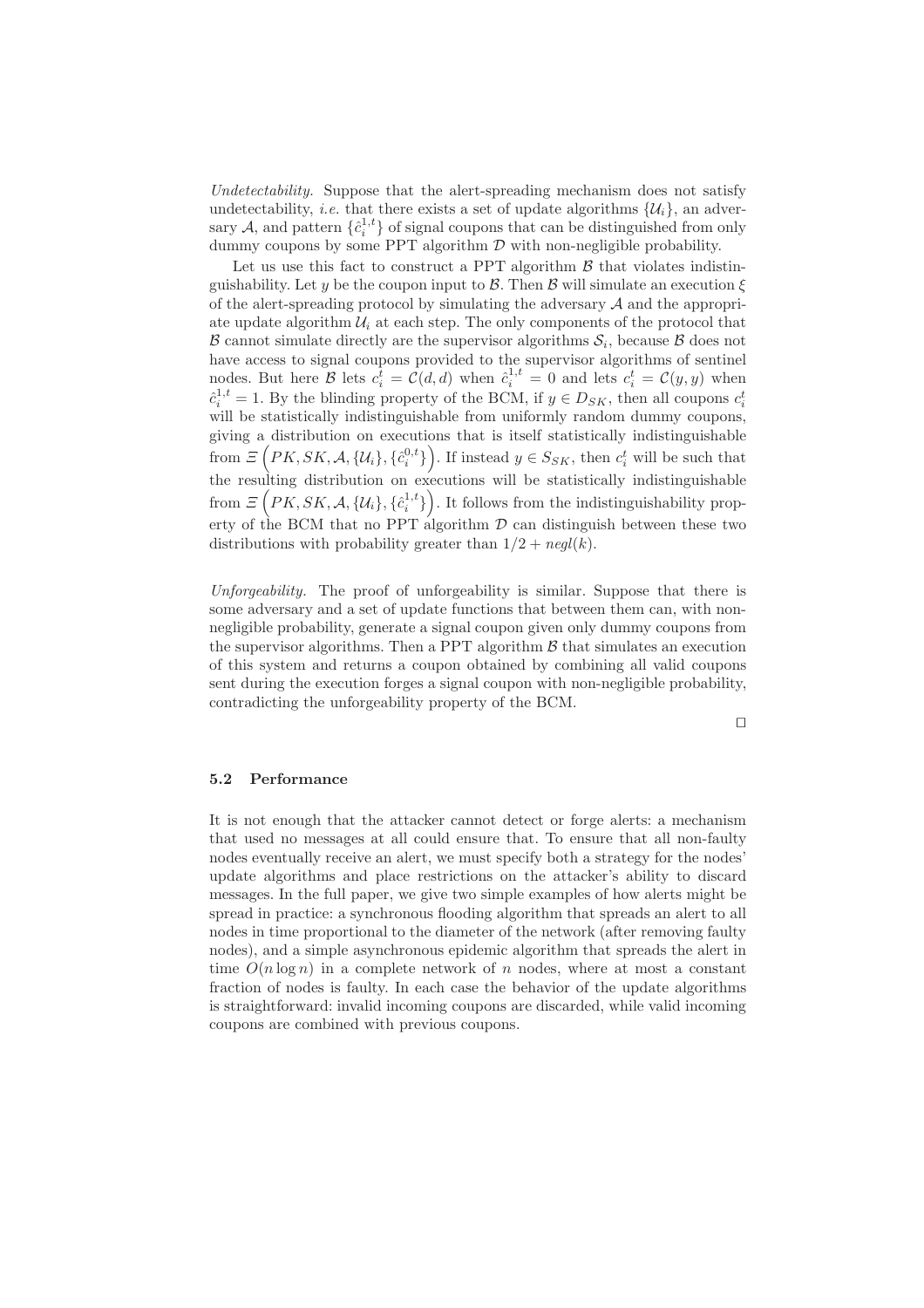## 6 Generic Security of the Subgroup Escape Problem

We prove that the subgroup escape problem is hard in the generic group model [37] when the representation set is much larger than the group.

Let G be a finite cyclic group and let  $\mathcal{U} \subseteq \{0,1\}^*$  be a set such that  $|U| \geq |G|$ . In the generic group model, elements of  $G$  are encoded as unique random strings. We define a random injective function  $\sigma : G \to U$ , which maps group elements to their string representations. Algorithms have access to an oracle that on input of  $x \pm y$  returns  $\sigma(\sigma^{-1}(x) \pm \sigma^{-1}(y))$  when both  $x, y \in \sigma(G) \subseteq U$ , and otherwise the special symbol  $\perp$ . An algorithm can use the oracle to decide whether  $x \in U$ is in  $\sigma(G)$  or not by sending the query  $x+x$  to the oracle. If  $x \notin \sigma(G)$ , the reply will be ⊥.

**Theorem 3.** Let D be a subgroup of  $G \subseteq U$ . Let g be a generator of D. Let A be a generic algorithm that solves the subgroup escape problem. If A makes at most q queries to the group oracle, then

$$
\Pr\left[y \in G \setminus D \middle| \mathcal{A}(1^k, \sigma(g)) = \sigma(y)\right] \le \frac{q(|G| - |D|)}{(|U| - q)}.
$$

*Proof.* The algorithm can only get information about  $\sigma$  through the group oracle. If the input to the oracle is two elements known to be in  $\sigma(D)$ , then the adversary learns a new element in  $\sigma(D)$ .

To have any chance of finding an element of  $\sigma(G \setminus D)$ , the adversary must use the group oracle to test elements that are not known to be in  $\sigma(D)$ .

Suppose that after i queries, the adversary knows a elements in  $\sigma(D)$  and b elements of  $U \setminus \sigma(G)$   $(a + b \leq i)$ . For any z outside the set of tested elements, the probability that  $z \in \sigma(G \setminus D)$  is exactly  $(|G| - |D|)/(|U| - b)$  (note that it is independent of  $a$ ).

Therefore, the probability that the adversary discovers an element in  $\sigma(G\setminus D)$ with  $i+1$  query is at most  $(|G|-|D|)/(|U|-i)$ . For up to q queries, the probability that at least one of the tested elements are in  $\sigma(G \setminus D)$  is at most

$$
\sum_{i=1}^{q} \frac{|G| - |D|}{|U| - i} \le q \cdot \frac{|G| - |D|}{|U| - q}.
$$

For a sufficiently large universe U, this probability is negligible.  $□$ 

## 7 Conclusion

We have defined and constructed a blind coupon mechanism, implementing a specialized form of a signed, AND-homomorphic encryption. Our proofs of security are based on the novel subgroup escape problem, which seems hard on certain groups given the current state of knowledge. Our scheme can be instantiated with elliptic curves over  $\mathbb{Z}_n$  of reasonable size which makes our constructions practical. We have demonstrated that the BCM has many natural applications.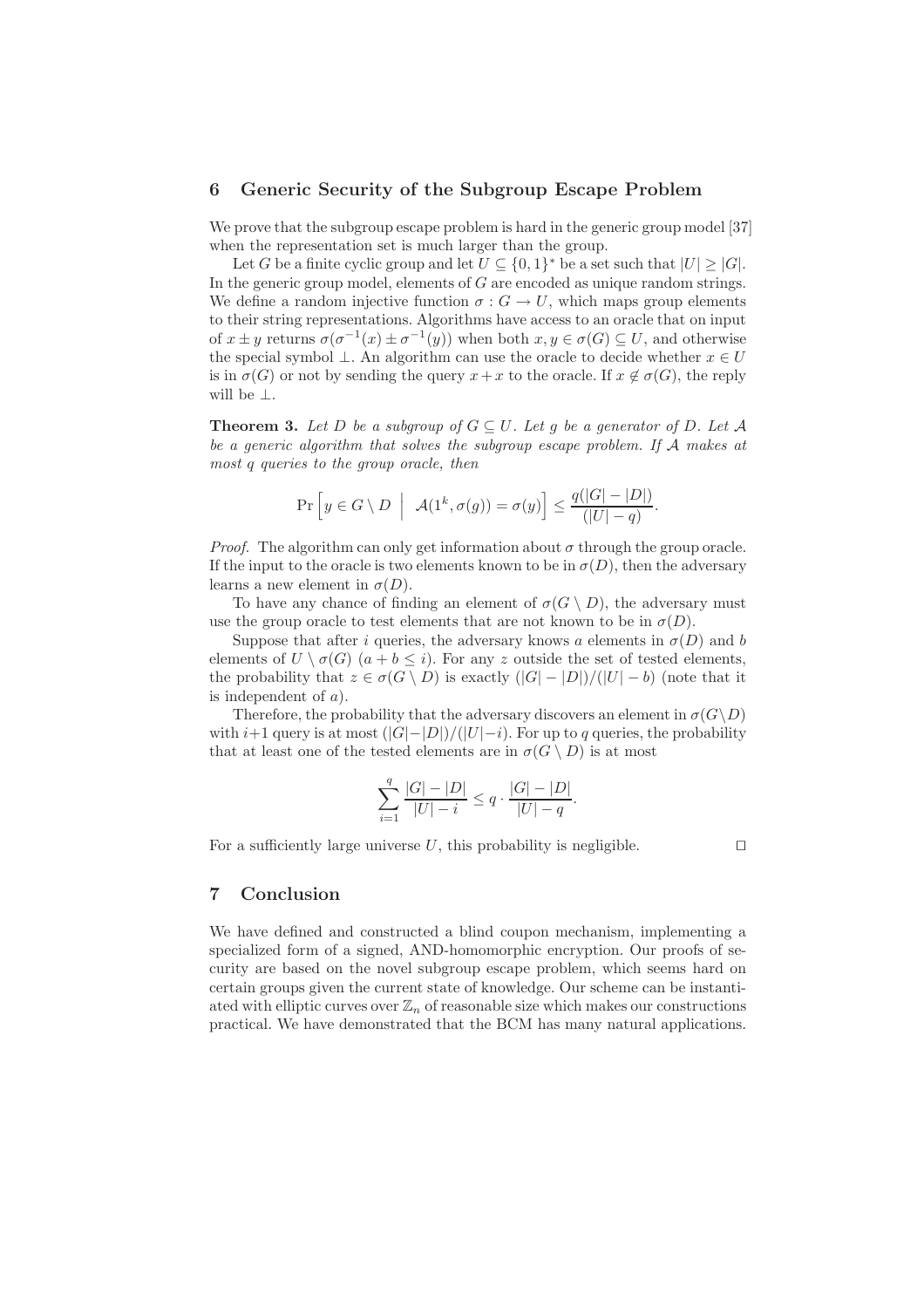In particular, it can be used to spread an alert undetectably in a variety of epidemic-like settings despite the existence of Byzantine processes and a powerful, active adversary.

# 8 Acknowledgments

We are grateful to Yevgeniy Dodis for his helpful comments regarding this work.

## References

- 1. M. Abe. Mix-networks on permutation networks. In Advances in Cryptology ASIACRYPT '99, volume 1706 of Lecture Notes in Computer Science, pages 258– 273. Springer-Verlag, 1999.
- 2. J. Algesheimer, J. Camenisch, and V. Shoup. Efficient computation modulo a shared secret with applications to the generation of shared safe prime products. In Advances in Cryptology - Proceedings of CRYPTO 2002, volume 2442 of Lecture Notes in Computer Science, pages 417–432. Springer-Verlag, 2002.
- 3. J. Aspnes, Z. Diamadi, K. Gjøsteen, R. Peralta, and A. Yampolskiy. Spreading alerts quietly and the subgroup escape problem. Technical Report YALEU/DCS/TR-1326, Yale University, August 2005. Available at ftp://ftp.cs.yale.edu/pub/TR/tr1326.pdf.
- 4. A. Beimel and S. Dolev. Buses for anonymous message delivery. In Second International Conference on FUN with Algorithms, pages 1–13. Carleton Scientific, 2001.
- 5. I. F. Blake, G. Seroussi, and N. P. Smart. Elliptic Curves in Cryptography, volume 265 of London Mathematical Society Lecture Note Series. Cambridge University Press, 1999.
- 6. D. Boneh and M. Franklin. Identity-based encryption from the Weil pairing. Lecture Notes in Computer Science, 2139:213–229, 2001.
- 7. G. Brassard, D. Chaum, and C. Crépeau. Minimum disclosure proofs of knowledge. Journal of Computer and System Sciences, 37(2):156–189, 1988.
- 8. D. Chaum. Untraceable electronic mail, return address and digital pseudonyms. Communications of the ACM, 24(2):84–88, 1981.
- 9. D. Chaum. The dining cryptographers problem: Unconditional sender and recipient untraceability. Journal of Cryptology, 1:65–75, 1988.
- 10. D. Chaum, P. Y. Ryan, and S. A. Schneider. A practical, voter-verifiable election scheme. Technical Report CS-TR-880, School of Computing Science, University of Newcastle, December 2004.
- 11. R. Cramer and V. Shoup. Universal hash proofs and a paradigm for adaptive chosen ciphertext secure public-key encryption. In L. R. Knudsen, editor, Proceedings of EUROCRYPT 2002, volume 2332 of Lecture Notes in Computer Science, pages 45–64. Springer-Verlag, 2002.
- 12. A. Demers, D. Greene, C. Hauser, W. Irish, J. Larson, S. Shenker, H. Sturgis, D. Swinehart, and D. Terry. Epidemic algorithms for replicated database maintenance. In F. B. Schneider, editor, Proceedings of the 6th Annual ACM Symposium on Principles of Distributed Computing, pages 1–12, Vancouver, BC, Canada, Aug. 1987. ACM Press.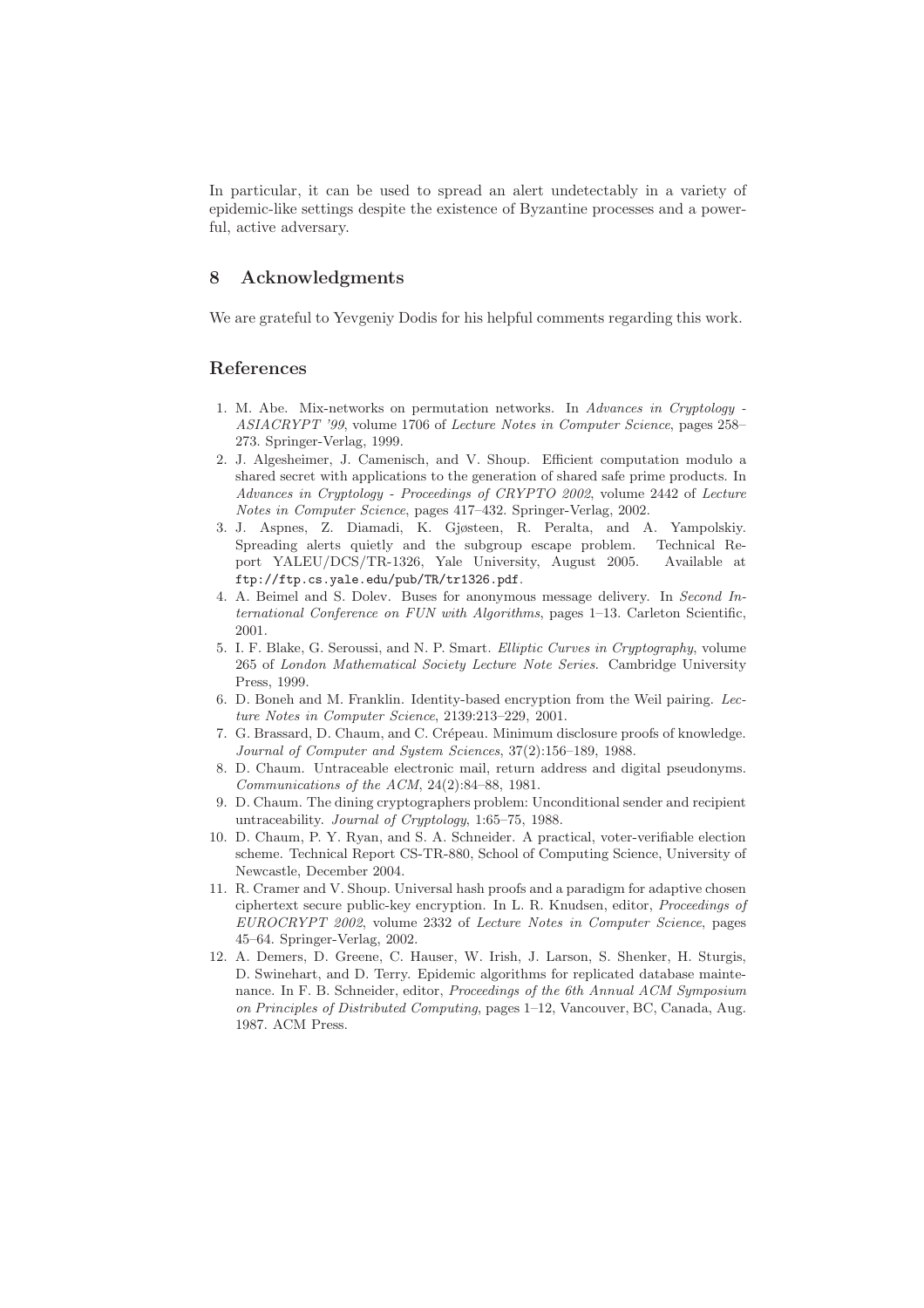- 13. N. Demytko. A new elliptic curve based analogue of RSA. In Advances in Cryptology - Proceedings of EUROCRYPT 93, volume 765 of Lecture Notes in Computer Science, pages 40–49. Springer-Verlag, 1993.
- 14. S. D. Galbraith. Elliptic curve Paillier schemes. Journal of Cryptology, 15(2):129– 138, 2002.
- 15. K. Gjøsteen. Subgroup membership problems and public key cryptosystems. PhD thesis, NTNU, May 2004.
- 16. K. Gjøsteen. Symmetric subgroup membership problems. In S. Vaudenay, editor, Proceedings of Public Key Cryptography 2005, volume 3386 of LNCS, pages 104– 119. Springer-Verlag, 2005.
- 17. S. Goldwasser and J. Kilian. Primality testing using elliptic curves. Journal of the Association for Computing Machinery, 46:450–472, 1999.
- 18. S. Goldwasser and S. Micali. Probabilistic encryption. Journal of Computer and System Sciences, 28:270–299, April 1984.
- 19. P. Golle and A. Juels. Dining cryptographers revisited. In Advances in Cryptology - Proceedings of  $EUROCRYPT 2004$ , pages 456-473, 2004.
- 20. M. Jakobsson. A practical Mix. In Advances in Cryptology Proceedings of EU-ROCRYPT 98, volume 1403 of Lecture Notes in Computer Science, pages 448–461. Springer-Verlag, 1998.
- 21. M. Jakobsson. Flash mixing. In Proceedings of the Eighteenth Annual ACM Symposium on Principles of Distributed Computing, pages 83–89. ACM, 1999.
- 22. R. Johnson, D. Molnar, D. X. Song, and D. Wagner. Homomorphic signature schemes. In CT-RSA, pages 244–262, 2002.
- 23. K. Koyama, U. M. Maurer, T. Okamoto, and S. A. Vanstone. New public-key schemes based on elliptic curves over the ring  $z_n$ . In Advances in Cryptology -Proceedings of CRYPTO 91, volume 576 of Lecture Notes in Computer Science, pages 252–266, 1992.
- 24. N. Kunihiro and K. Koyama. Equivalence of counting the number of points on elliptic curve over the ring  $Z_n$  and factoring n. In Nyberg [30].
- 25. L. Lamport, R. Shostack, and M. Pease. The Byzantine generals problem. ACM Transactions on Programming Languages and Systems, 4(3):382–401, 1982.
- 26. G.-J. Lay and H. G. Zimmer. Constructing elliptic curves with given group order over large finite fields. In L. M. Adleman and M.-D. A. Huang, editors, ANTS, volume 877 of Lecture Notes in Computer Science, pages 250–263. Springer-Verlag, 1994.
- 27. H. W. Lenstra, Jr. Factoring integers with elliptic curves. Annals of Mathematics, 126:649–673, 1987.
- 28. D. Naccache and J. Stern. A new public key cryptosystem based on higher residues. In Nyberg [30], pages 308–318.
- 29. J. M. G. Nieto, C. Boyd, and E. Dawson. A public key cryptosystem based on the subgroup membership problem. In S. Quing, T. Okamoto, and J. Zhou, editors, Proceedings of ICICS 2001, volume 2229 of Lecture Notes in Computer Science, pages 352–363. Springer-Verlag, 2001.
- 30. K. Nyberg, editor. Advances in Cryptology EUROCRYPT '98, volume 1403 of Lecture Notes in Computer Science. Springer-Verlag, 1998.
- 31. T. Okamoto and S. Uchiyama. A new public-key cryptosystem as secure as factoring. In Nyberg [30], pages 308–318.
- 32. H. Ong, C.-P. Schnorr, and A. Shamir. An efficient signature scheme based on quadratic equations. In proceedings of ACM Symposium on Theory of Computing, ACM, pages 208–216, 1984.